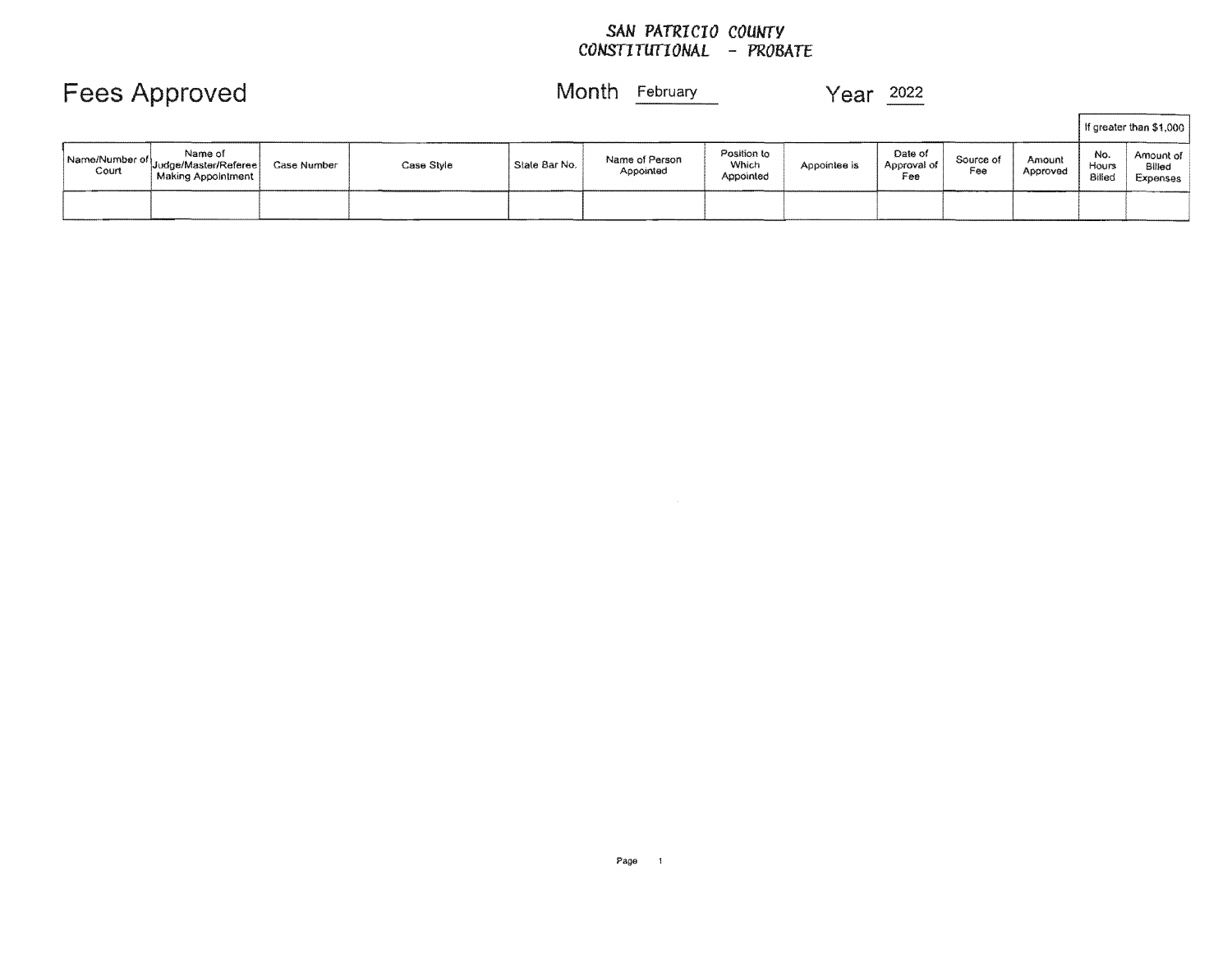### *SAN PATRICIO COUNTY CONSTITUTIONAL* - *PROBATE*

# Appointments Approved Month February Year 2022

| Name/Number of<br>Court | Name of<br>Judge/Master/Referee<br>Making Appointment | Case Number | Case Style | State Bar No. | Name of Person<br>Appointed | Position to Which<br>Appointed | Appointee is | Date of<br>Appointment |
|-------------------------|-------------------------------------------------------|-------------|------------|---------------|-----------------------------|--------------------------------|--------------|------------------------|
|                         |                                                       |             |            |               |                             |                                |              |                        |

 $\epsilon$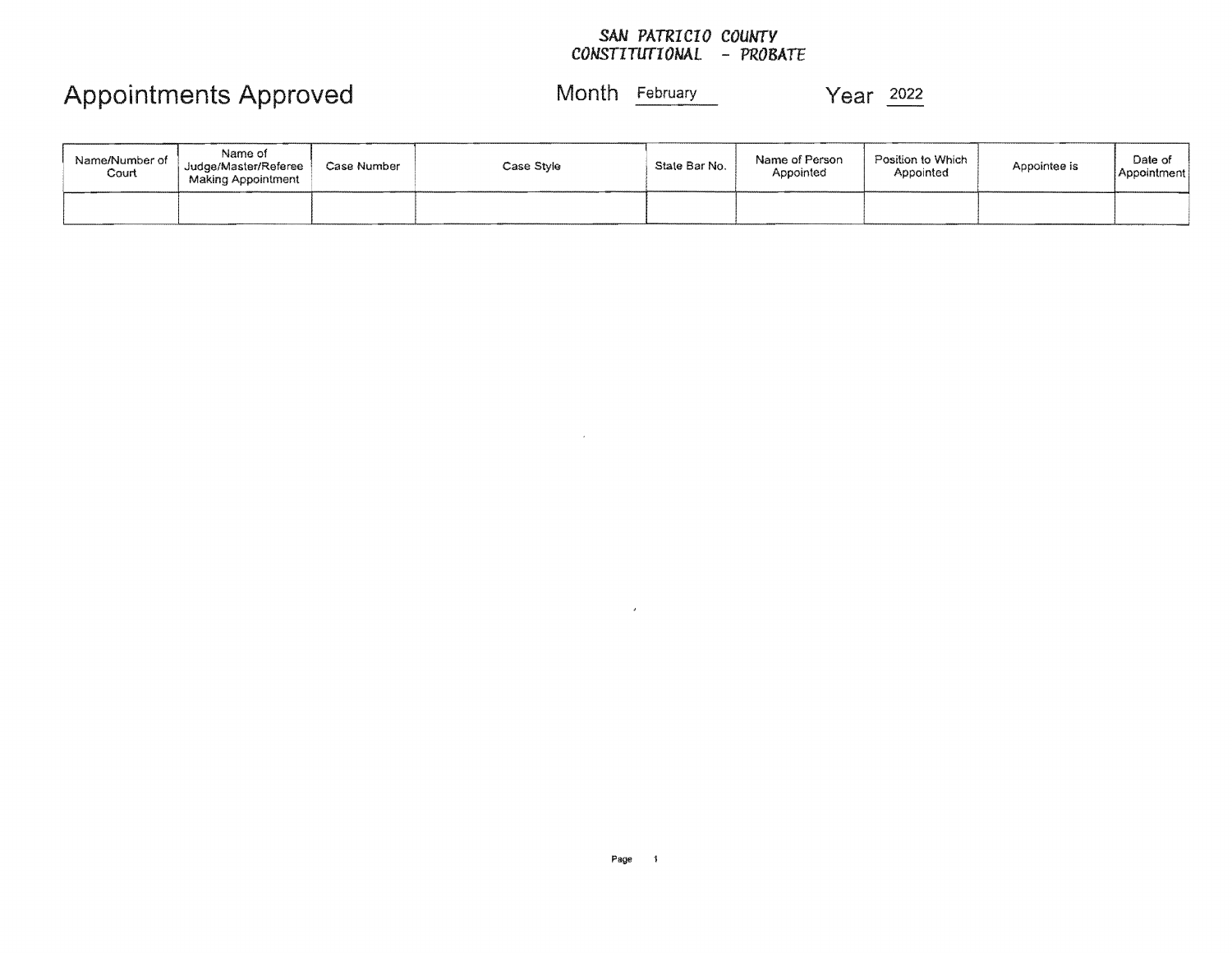### *SAN PATRICIO COUNTY CONSTITUTIONAL* - *CRIMINAL*

|                         |                                                       |             |            |               |                             |                                   |              |                               |                  |                    |                        | If greater than \$1,000         |
|-------------------------|-------------------------------------------------------|-------------|------------|---------------|-----------------------------|-----------------------------------|--------------|-------------------------------|------------------|--------------------|------------------------|---------------------------------|
| Name/Number of<br>Court | Name of<br>Judge/Master/Referee<br>Making Appointment | Case Number | Case Style | State Bar No. | Name of Person<br>Appointed | Position to<br>Which<br>Appointed | Appointee is | Date of<br>Approval of<br>Fee | Source of<br>Fee | Amount<br>Approved | No.<br>Hours<br>Biller | Amount of<br>Billed<br>Expenses |
|                         |                                                       |             |            |               |                             |                                   |              |                               |                  |                    |                        |                                 |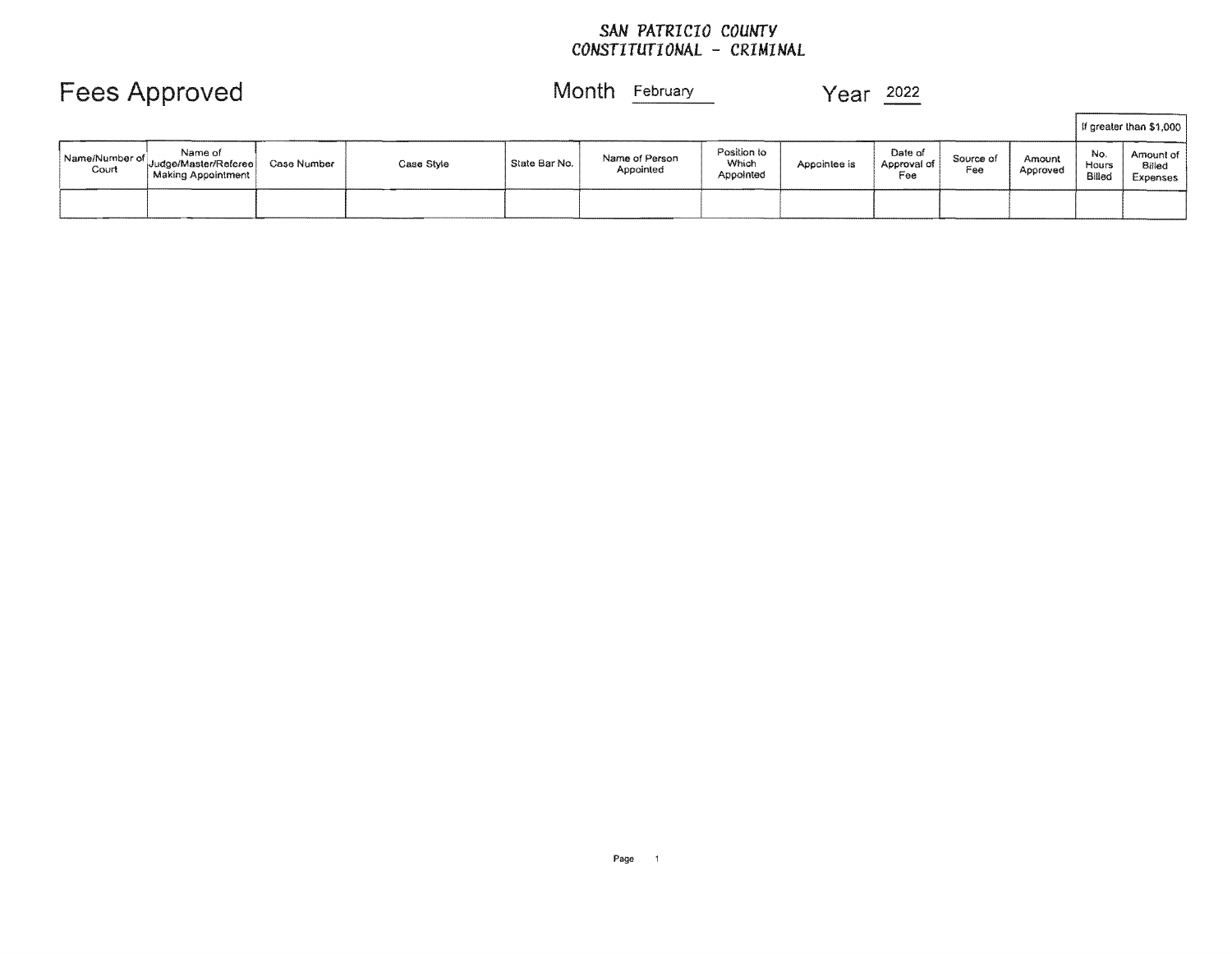### SAN *PATRICIO COUNTY CONSTITUTIONAL* - *CRIMINAL*

# Appointments Approved Month February Year 2022

| Name/Number of<br>Court | Name of<br>Judge/Master/Referee<br>Making Appointment | Case Number | Case Style | State Bar No. | Name of Person<br>Appointed | Position to Which<br>Appointed | Appointee is | <b></b><br>Date of<br>  Appointment |
|-------------------------|-------------------------------------------------------|-------------|------------|---------------|-----------------------------|--------------------------------|--------------|-------------------------------------|
|                         |                                                       |             |            |               |                             |                                |              |                                     |

 $\sim$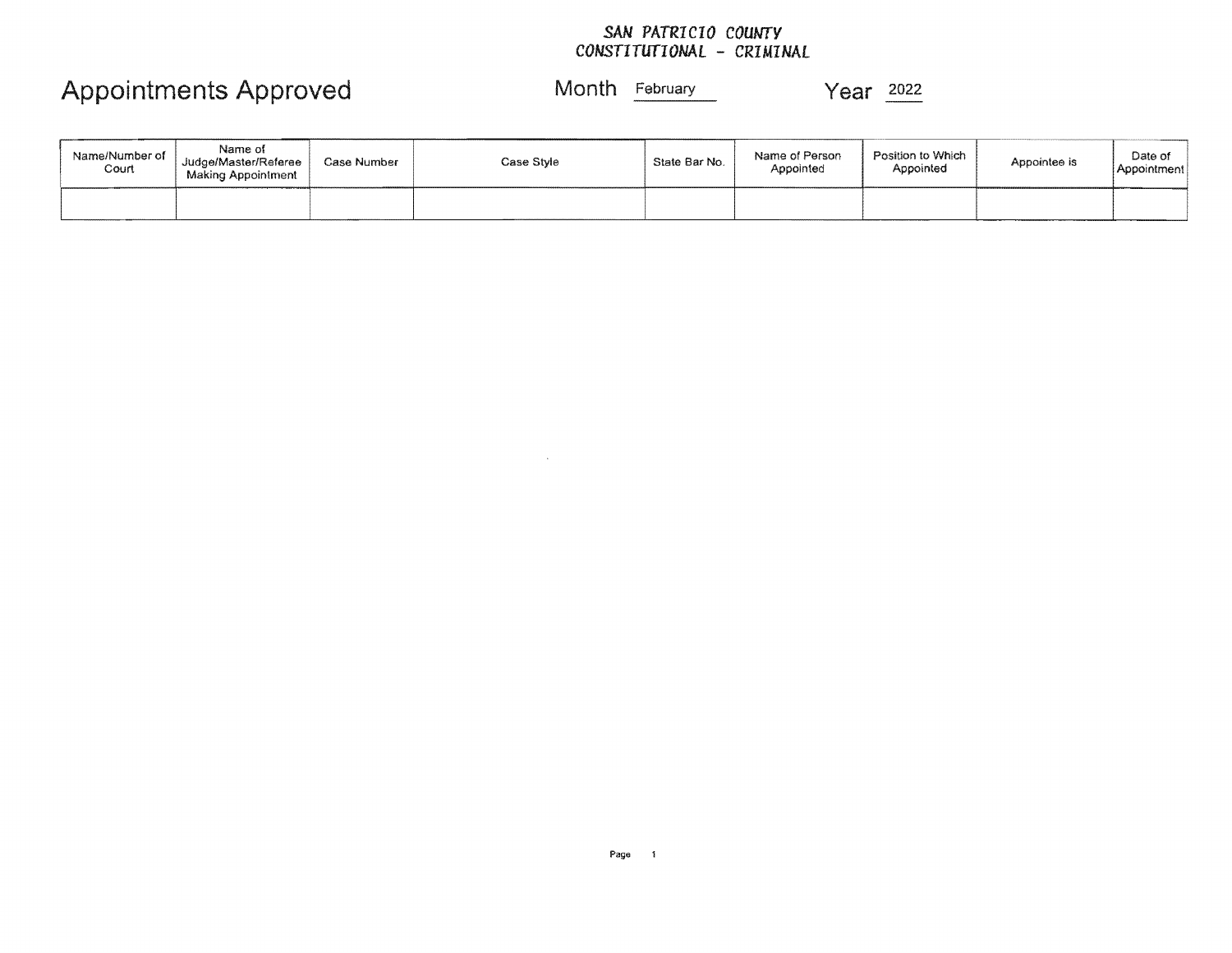### *SAN PATRICIO COUNTY CONSTITUTIONAL* - *CIVIL*

Fees Approved Month February Year 2022

|                         |                                                         |             |            |               |                             |                                   |              |                               |                  |                    |                        | If greater than \$1,000         |
|-------------------------|---------------------------------------------------------|-------------|------------|---------------|-----------------------------|-----------------------------------|--------------|-------------------------------|------------------|--------------------|------------------------|---------------------------------|
| Name/Number of<br>Court | Name of<br>' Judge/Master/Referee<br>Making Appointment | Case Number | Case Style | State Bar No. | Name of Person<br>Appointed | Position to<br>Which<br>Appointed | Appointee is | Date of<br>Approval of<br>Fee | Source of<br>Fee | Amount<br>Approved | No.<br>Hours<br>Billed | Amount of<br>Billed<br>Expenses |
|                         |                                                         |             |            |               |                             |                                   |              |                               |                  |                    |                        |                                 |

 $\mathcal{L}^{\text{max}}_{\text{max}}$ 

 $\mathcal{L}^{\mathcal{L}}(\mathcal{A})$  and  $\mathcal{L}^{\mathcal{L}}(\mathcal{A})$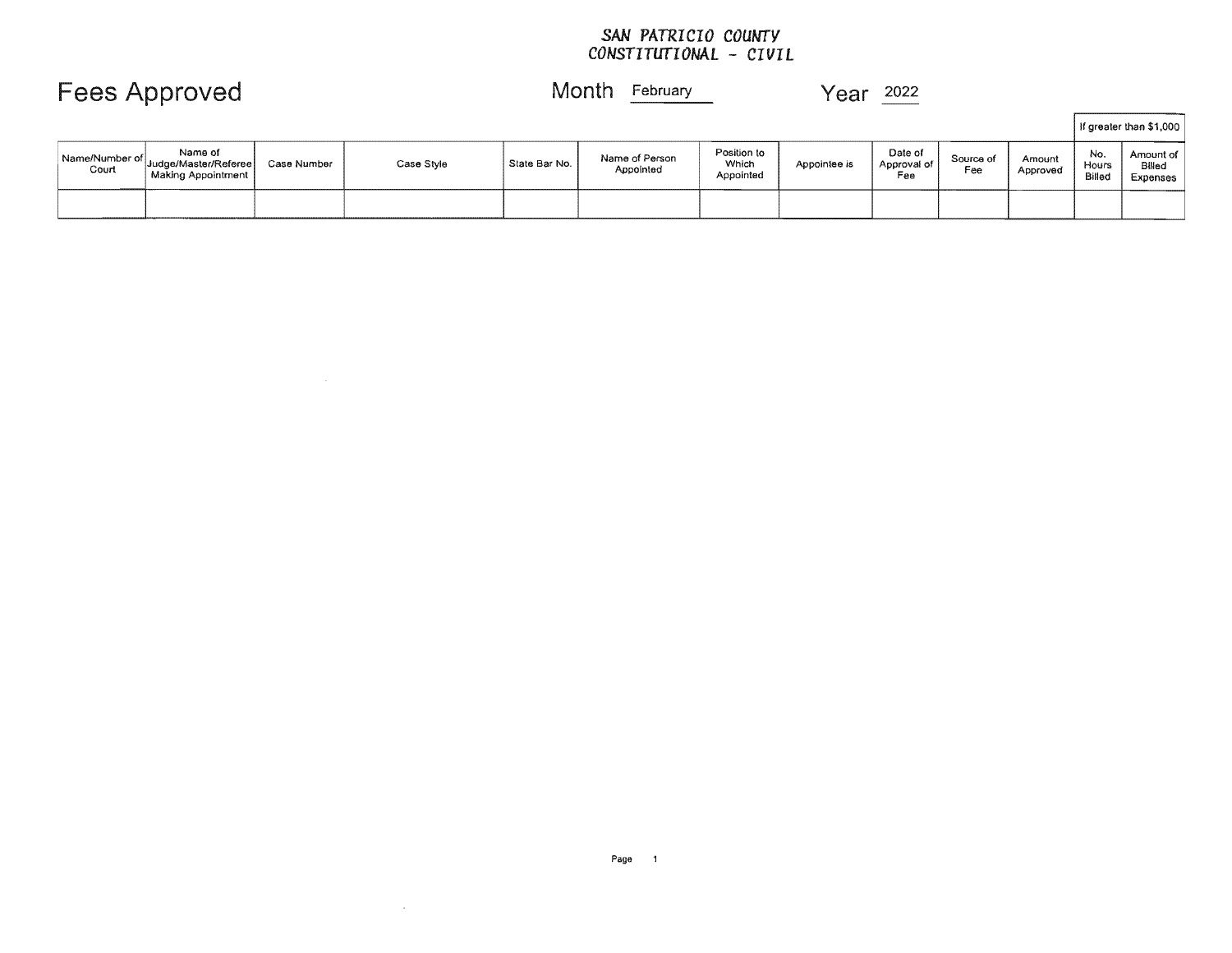### *SAN PATRICIO COUNTY CONST1TUTIONAL* - *CIVIL*

# Appointments Approved Month February Year 2022

 $\sim 100$ 

 $\sim$ 

 $\sim$ 

| Name/Number of<br>Court | Name of<br>Judge/Master/Referee<br>Making Appointment | Case Number | Case Style | State Bar No. | Name of Person<br>Appointed | Position to Which<br>Appointed | Appointee is | Date of<br>Appointment |
|-------------------------|-------------------------------------------------------|-------------|------------|---------------|-----------------------------|--------------------------------|--------------|------------------------|
|                         |                                                       |             |            |               |                             |                                |              |                        |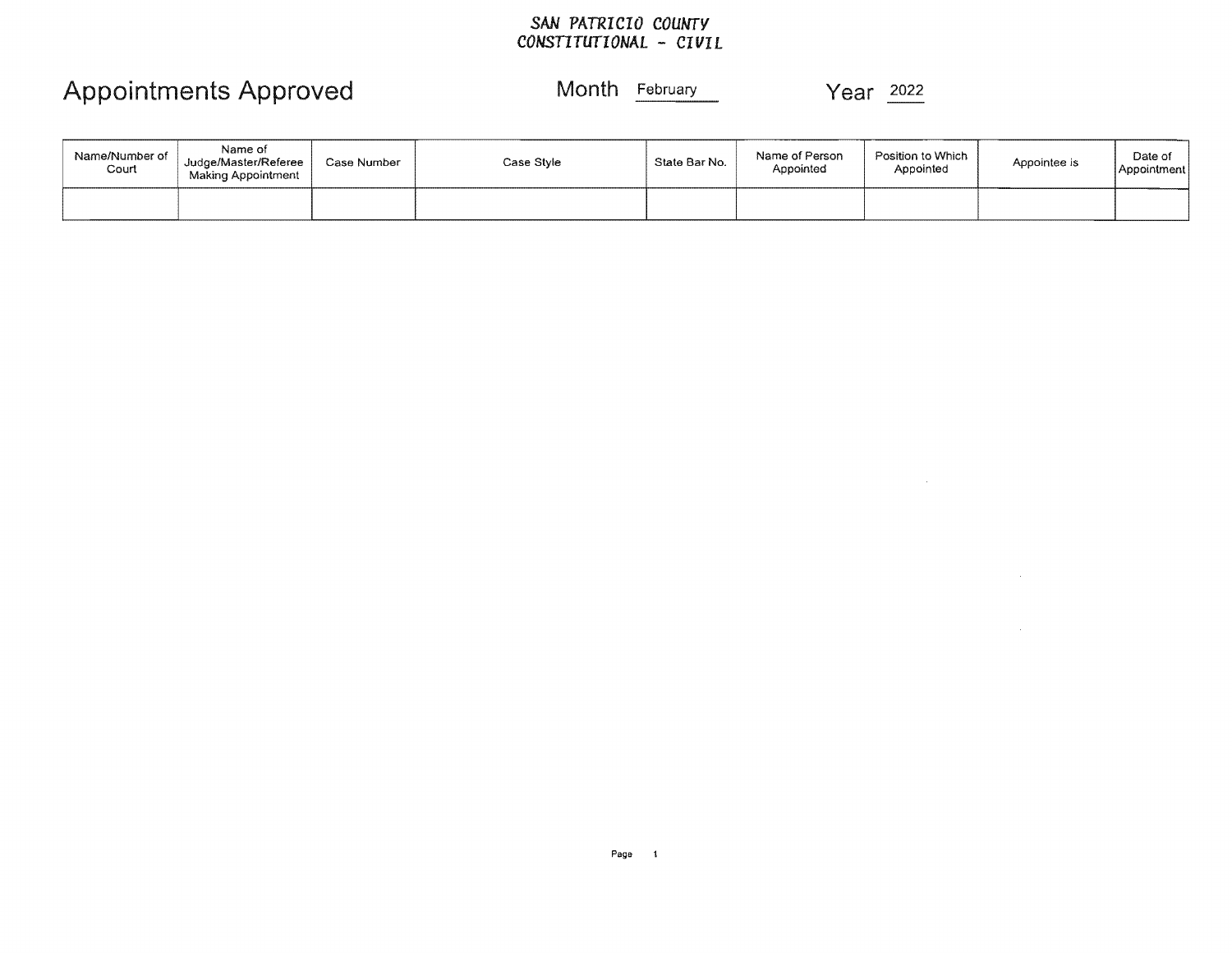### *SAN PATRICIO COUNTY STATUTORY* **-** *PROBATE*

Fees Approved Month February Month Personal Month Personal Month Personal Month Personal Media 2022

|                         |                                                       |             |            |               |                             |                                   |              |                               |                  |                    |                        | If greater than \$1,000         |
|-------------------------|-------------------------------------------------------|-------------|------------|---------------|-----------------------------|-----------------------------------|--------------|-------------------------------|------------------|--------------------|------------------------|---------------------------------|
| Name/Number of<br>Court | Name of<br>Judge/Master/Referee<br>Making Appointment | Case Number | Case Style | State Bar No. | Name of Person<br>Appointed | Position to<br>Which<br>Appointed | Appointee is | Date of<br>Approval of<br>Fee | Source of<br>Fee | Amount<br>Approved | No.<br>Hours<br>Billed | Amount of<br>Billed<br>Expenses |
|                         |                                                       |             |            |               |                             |                                   |              |                               |                  |                    |                        |                                 |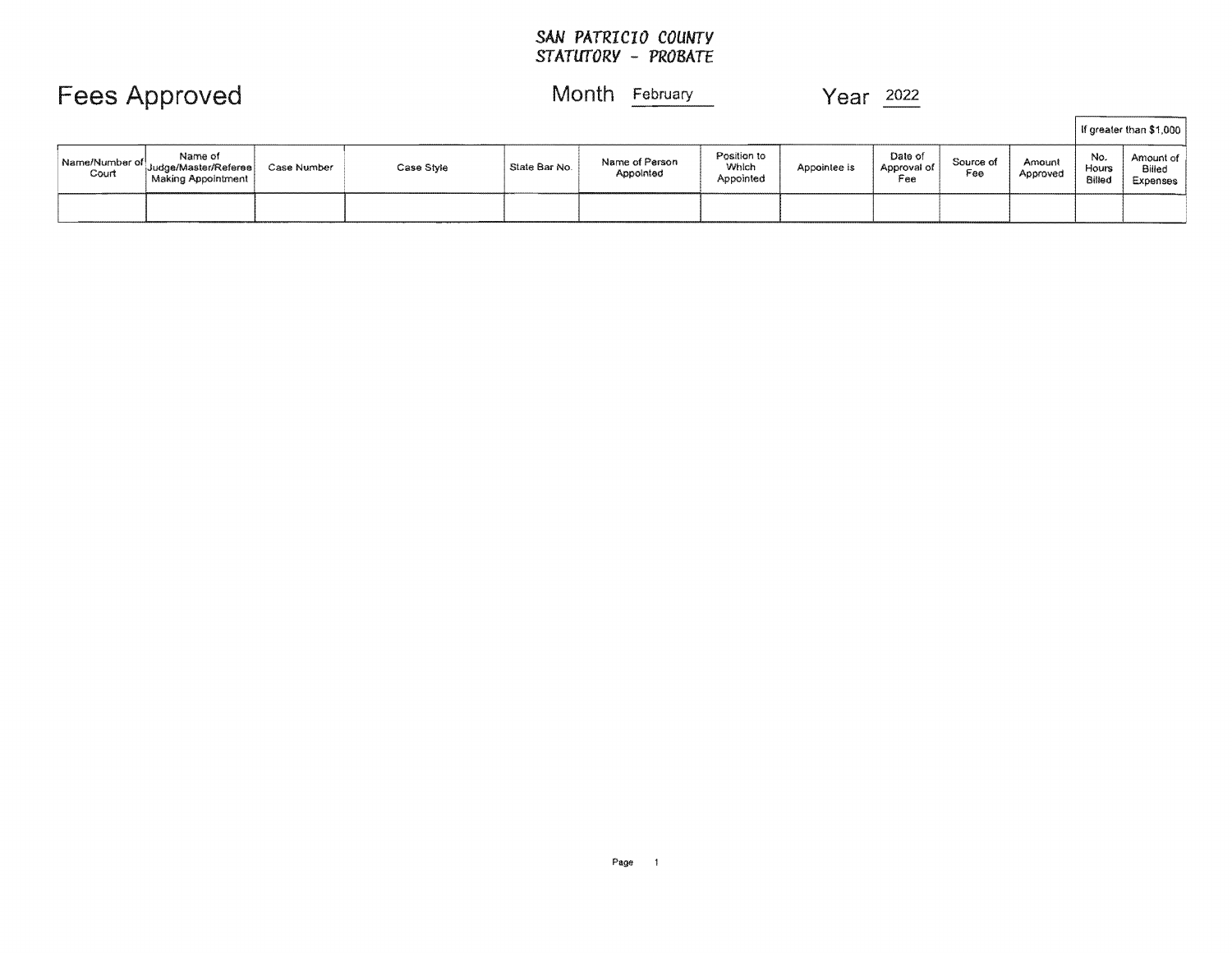#### *SAN PATRICIO COUNTY STATUTORY* - *PROBATE*

# Appointments Approved Month February Month Year 2022

| Name/Number of<br>Court  | Name of<br>Judge/Master/Referee<br>Making Appointment | Case Number | Case Style                                                                            | State Bar No. | Name of Person<br>Appointed                              | Position to Which<br>Appointed | Appointee is               | Date of<br>Appointment |
|--------------------------|-------------------------------------------------------|-------------|---------------------------------------------------------------------------------------|---------------|----------------------------------------------------------|--------------------------------|----------------------------|------------------------|
| County Court at<br>Law   | Welborn, Elizabeth                                    | 21-PR-14660 | IN THE ESTATE OF JAMES HARRY<br>REEVES, Sr., DECEASED                                 |               | REEVES, GLORIA<br>PAZ                                    | Executor                       | Friend or Family<br>Member | 02/01/2022             |
| County Court at<br>Law   | Welborn, Elizabeth                                    | 21-PR-14678 | IN THE ESTATE OF<br>W.H. BOWEN, DECEASED                                              |               | HINSON.<br><b>ELIZABETH</b>                              | Executor                       | Friend or Family<br>Member | 02/01/2022             |
| County Court at<br>Law   | Welborn, Elizabeth                                    | 21-PR-14676 | IN THE ESTATE OF SHIRLEY ANN<br>BROWN, DECEASED                                       |               | BROWN, DONALD R                                          | Executor                       | Friend or Family<br>Member | 02/01/2022             |
| County Court at<br>l Law | Welborn, Elizabeth                                    | 21-PR-14679 | IN THE ESTATE OF<br>FELTON EUGENE WEBB, DECEASED                                      |               | WEBB, KATHRYN<br>LEIGH ANN                               | <b>Executrix</b>               | Friend or Family<br>Member | 02/01/2022             |
| County Court at<br>Law   | Welborn, Elizabeth                                    | 22-PR-14683 | IN THE ESTATE OF<br>CARROLL W. HOUSER, JR.,<br><b>DECEASED</b>                        |               | HOUSER, CARROLL<br>$W_{\cdot}$ . $III$                   | Executor                       | Friend or Family<br>Member | 02/08/2022             |
| County Court at<br>Law   | Welborn, Elizabeth                                    | 22-PR-14688 | IN THE ESTATE OF EMILIA V. SOLIS<br>A/K/A EMILIA VILLARREAL SOLIS.<br><b>DECEASED</b> |               | <b>SOLIS A/K/A</b><br><b>ERNESTO SOLIS.</b><br>ERNEST V. | Executor                       | Friend or Family<br>Member | 02/15/2022             |
| County Court at<br>Law   | Welborn, Elizabeth                                    | 21-PR-14654 | IN THE ESTATE OF IVA<br>MORGAN-SLOAN, DECEASED                                        |               | AGGELOPOULOS.<br><b>KATRINA</b>                          | Executor                       | Friend or Family<br>Member | 02/15/2022             |
| County Court at<br>Law   | Welborn, Elizabeth                                    | 22-PR-14690 | IN THE ESTATE OF JAMES R. MYRICK,<br><b>DECEASED</b>                                  |               | <b>MYRICK, YVONNE</b><br>W.                              | Executor                       | Friend or Family<br>Member | 02/22/2022             |
| County Court at<br>Law   | Welborn, Elizabeth                                    | 22-PR-14691 | IN THE ESTATE OF ROBERT<br>DEGRAAF, DECEASED                                          |               | DEGRAAF, RHONDA                                          | Executor                       | Friend or Family<br>Member | 02/22/2022             |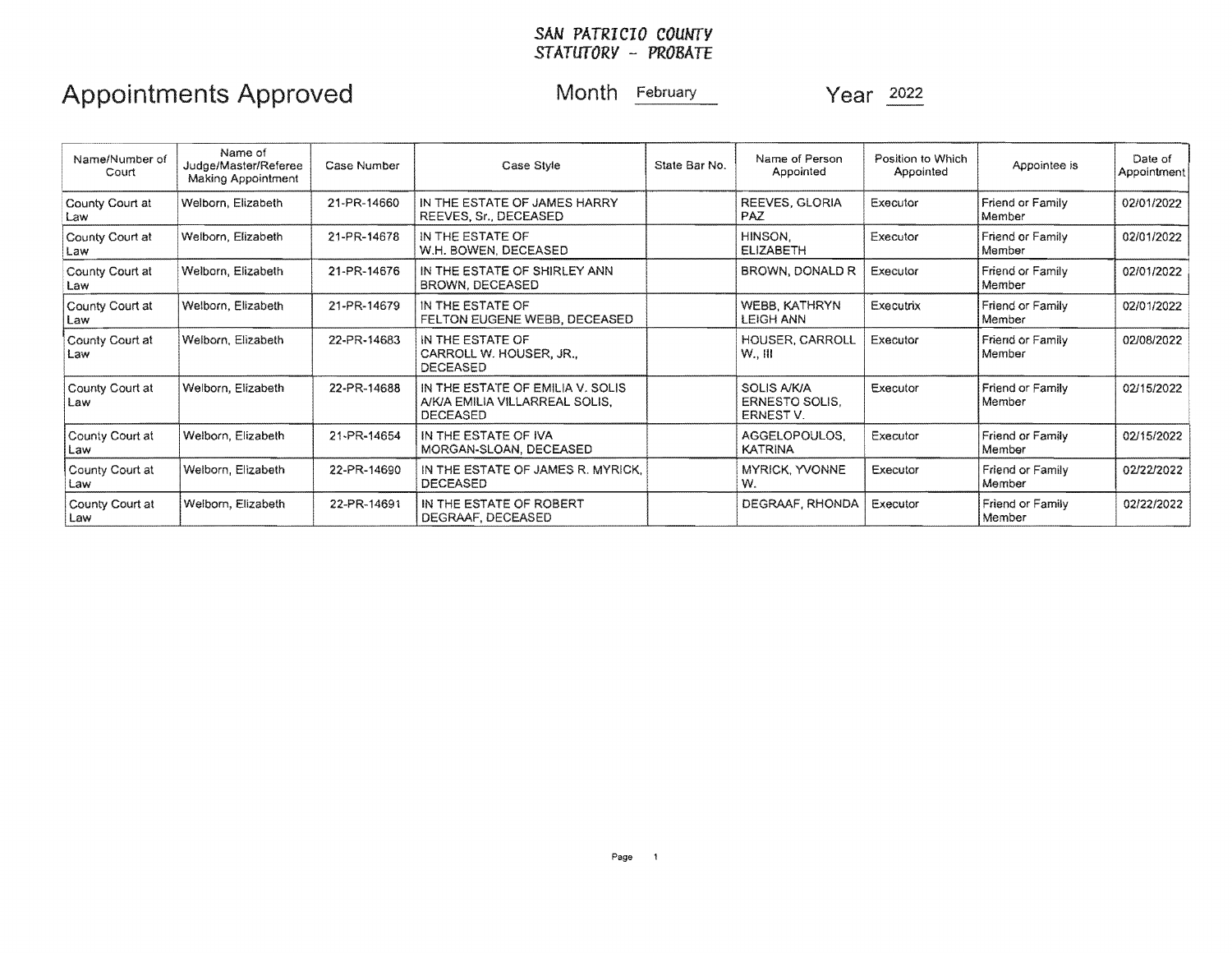|                         |                                                              |             |                                                   |               |                                          |                                   |              |                               |                  |                    |                        | If greater than \$1,000         |
|-------------------------|--------------------------------------------------------------|-------------|---------------------------------------------------|---------------|------------------------------------------|-----------------------------------|--------------|-------------------------------|------------------|--------------------|------------------------|---------------------------------|
| Name/Number of<br>Court | Name of<br>Judge/Master/Referee<br><b>Making Appointment</b> | Case Number | Case Style                                        | State Bar No. | Name of Person<br>Appointed              | Position to<br>Which<br>Appointed | Appointee is | Date of<br>Approval of<br>Fee | Source of<br>Fee | Amount<br>Approved | No.<br>Hours<br>Billed | Amount of<br>Billed<br>Expenses |
| County Court at<br>Law  | Welborn, Elizabeth                                           | 20-CR-86663 | THE STATE OF TEXAS VS.<br><b>ASHLIE MARTINEZ</b>  | 24000681      | MADRIGAL, MELISSA<br>ĸ                   | Attorney                          | Attorney     | 02/07/2022                    | County           | \$625.00           |                        |                                 |
| County Court at<br>Law  | Welborn, Elizabeth                                           | 21-CR-87735 | THE STATE OF TEXAS VS.<br>ROGER GONZALES, Jr.     | 24074124      | DEFRATUS.<br><b>DOUGLAS K</b>            | Attorney                          | Attorney     | 02/07/2022                    | County           | \$1,200.00         | 16.00                  | 1200.00                         |
| County Court at<br>Law  | Welborn, Elizabeth                                           | 21-CR-88023 | THE STATE OF TEXAS VS.<br>ROGER GONZALES. Jr.     | 24074124      | DEFRATUS.<br><b>DOUGLAS K</b>            | Attorney                          | Attorney     | 02/07/2022                    | County           | \$1,200.00         | 16.00                  | 1200.00                         |
| County Court at<br>Law  | Welborn, Elizabeth                                           | 21-CR-88222 | THE STATE OF TEXAS VS.<br>CHRISTOPHER FLORES, Jr. | 24074124      | DEFRATUS.<br><b>DOUGLAS K</b>            | Attorney                          | Attorney     | 02/07/2022                    | County           | \$600.00           |                        |                                 |
| County Court at<br>Law  | Welborn, Elizabeth                                           | 21-CR-88368 | THE STATE OF TEXAS VS.<br><b>JULIE MORREALE</b>   | 24000681      | MADRIGAL, MELISSA<br>κ                   | Attorney                          | Attorney     | 02/07/2022                    | County           | \$397.50           |                        |                                 |
| County Court at<br>Law  | Welborn, Elizabeth                                           | 21-CR-88481 | THE STATE OF TEXAS VS.<br><b>MARIAN TRAVIS</b>    | 24000681      | MADRIGAL, MELISSA<br>κ                   | Attorney                          | Attorney     | 02/07/2022                    | County           | \$507.50           |                        |                                 |
| County Court at<br>Law  | Welborn, Elizabeth                                           | 21-CR-88482 | THE STATE OF TEXAS VS.<br><b>MARIAN TRAVIS</b>    | 24000681      | MADRIGAL, MELISSA                        | Attorney                          | Attorney     | 02/07/2022                    | County           | \$300.00           |                        |                                 |
| County Court at<br>Law  | Welborn, Elizabeth                                           | 21-CR-88784 | THE STATE OF TEXAS VS.<br><b>ELIJAH RIGGINS</b>   | 24000668      | STORY, JAMES, II                         | Attorney                          | Attorney     | 02/07/2022                    | County           | \$247.50           |                        |                                 |
| County Court at<br>Law  | Welborn, Elizabeth                                           | 20-CR-86978 | THE STATE OF TEXAS VS.<br>PATRICK WEATHERSBY      | 12221475      | LERMA, RUBEN                             | Attorney                          | Attorney     | 02/07/2022                    | County           | \$300.00           |                        |                                 |
| County Court at<br>Law  | Welborn, Elizabeth                                           | 21-CR-88865 | THE STATE OF TEXAS VS.<br>ROBERT RODRIGUEZ        | 00794698      | STOLLEY, MARK W.                         | Attomey                           | Attorney     | 02/07/2022                    | County           | \$462.50           |                        |                                 |
| County Court at<br>Law  | Welborn, Elizabeth                                           | 21-CR-88866 | THE STATE OF TEXAS VS.<br>ROBERT RODRIGUEZ        | 00794698      | STOLLEY, MARK W.                         | Applicant                         | Attorney     | 02/07/2022                    | County           | \$70.00            |                        |                                 |
| County Court at<br>Law  | Welborn, Elizabeth                                           | 18-CR-83427 | THE STATE OF TEXAS VS.<br>RAFAEL LOPEZ, Jr.       | 24100850      | LEON, ROB                                | Attomey                           | Attorney     | 02/07/2022                    | County           | \$390.00           |                        |                                 |
| County Court at<br>Law  | Welborn, Elizabeth                                           | 19-CR-84938 | THE STATE OF TEXAS VS.<br>RAFAEL LOPEZ. Jr.       | 24100850      | LEON, ROB                                | Attorney                          | Attorney     | 02/07/2022                    | County           | \$390.00           |                        |                                 |
| County Court at<br>Law  | Welborn, Elizabeth                                           | 21-CR-88995 | THE STATE OF TEXAS VS.<br><b>JESSICA TORRES</b>   | 24037766      | ZAPATA, RICHARD D.                       | Attorney                          | Attorney     | 02/07/2022                    | County           | \$967.50           |                        |                                 |
| County Court at<br>Law  | Welborn, Elizabeth                                           | 21-CR-89015 | THE STATE OF TEXAS VS.<br><b>JESSICA TORRES</b>   | 24037766      | ZAPATA, RICHARD D.                       | Attorney                          | Attorney     | 02/07/2022                    | County           | \$967.50           |                        |                                 |
| County Court at<br>Law  | Welborn, Elizabeth                                           | 21-CR-89081 | THE STATE OF TEXAS VS.<br><b>JESSICA TORRES</b>   | 24037766      | ZAPATA, RICHARD D.                       | Attorney                          | Attorney     | 02/07/2022                    | County           | \$967.50           |                        |                                 |
| County Court at<br>Law  | Welbom, Elizabeth                                            | 21-CR-88110 | THE STATE OF TEXAS VS.<br><b>DEAN SIMPSON</b>     | 00792897      | VILLARREAL-<br>KUCHTA, MICHELLE R        | Attorney                          | Attorney     | 02/07/2022                    | County           | \$722.50           |                        |                                 |
| County Court at<br>Law  | Welbom, Elizabeth                                            | 21-CR-88111 | THE STATE OF TEXAS VS.<br><b>DEAN SIMPSON</b>     | 00792897      | VILLARREAL-<br>KUCHTA, MICHELLE R        | Attomev                           | Attomey      | 02/07/2022                    | County           | \$722.50           |                        |                                 |
| County Court at<br>Law  | Welborn, Elizabeth                                           | 21-CR-88112 | THE STATE OF TEXAS VS.<br><b>DEAN SIMPSON</b>     | 00792897      | <b>VILLARREAL-</b><br>KUCHTA, MICHELLE R | Attorney                          | Attomey      | 02/07/2022                    | County           | \$722.50           |                        |                                 |
| County Court at<br>Law  | Welborn, Elizabeth                                           | 21-CR-89044 | THE STATE OF TEXAS VS.<br>JOHN HAGENSICK, Jr.     | 24000681      | MADRIGAL, MELISSA<br>ĸ                   | Attomey                           | Attorney     | 02/07/2022                    | County           | \$300.00           |                        |                                 |
| County Court at<br>Law  | Welborn, Elizabeth                                           | 20-CR-87448 | THE STATE OF TEXAS VS.<br>FRED VANNOY, III        | 12221475      | LERMA, RUBEN R., Jr.                     | Attorney                          | Attorney     | 02/07/2022                    | County           | \$300.00           |                        |                                 |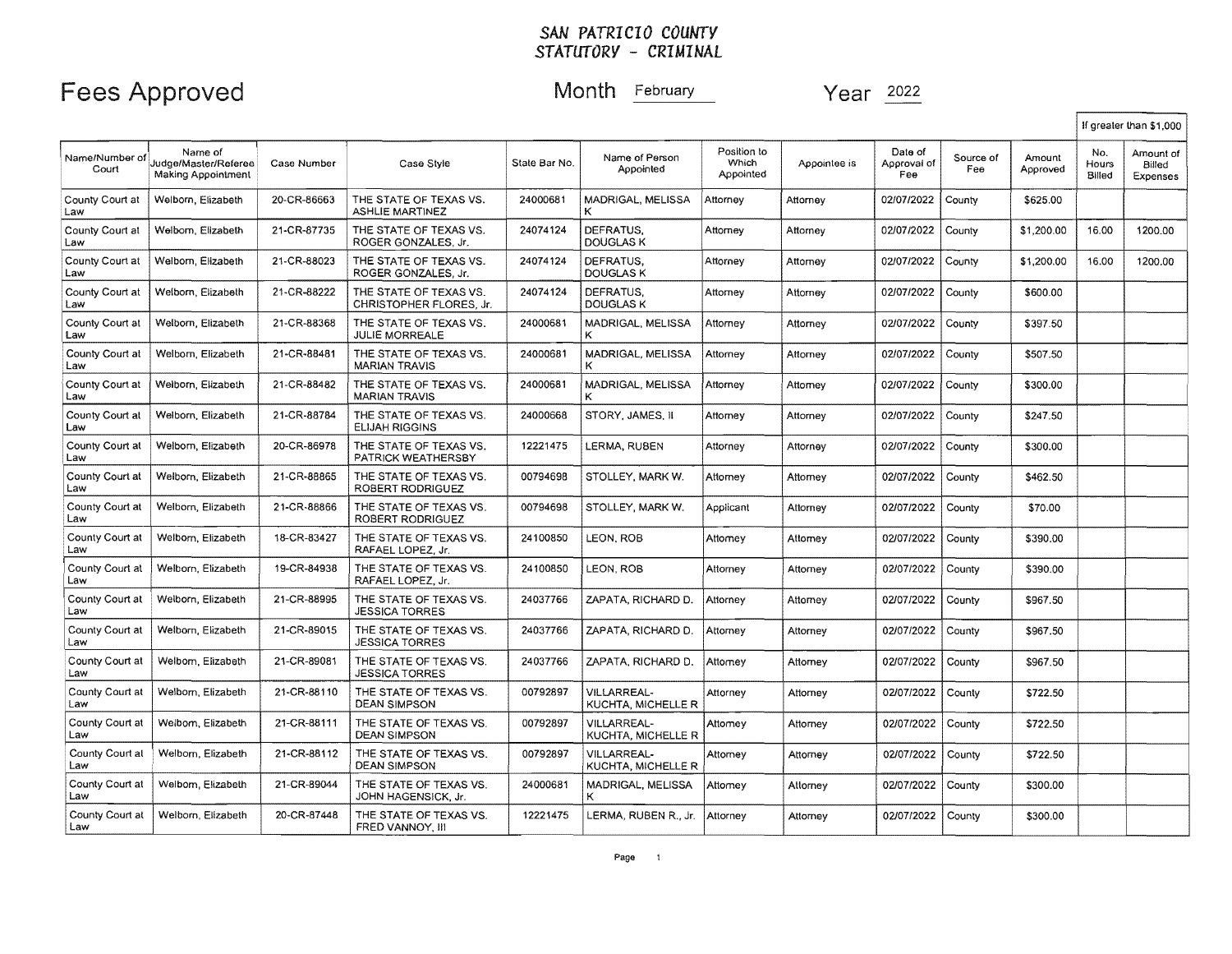|                         |                                                       |             |                                                         |               |                                   |                                   |              |                               |                  |                    |                        | If greater than \$1,000         |
|-------------------------|-------------------------------------------------------|-------------|---------------------------------------------------------|---------------|-----------------------------------|-----------------------------------|--------------|-------------------------------|------------------|--------------------|------------------------|---------------------------------|
| Name/Number of<br>Court | Name of<br>Judge/Master/Referee<br>Making Appointment | Case Number | Case Style                                              | State Bar No. | Name of Person<br>Appointed       | Position to<br>Which<br>Appointed | Appointee is | Date of<br>Approval of<br>Fee | Source of<br>Fee | Amount<br>Approved | No.<br>Hours<br>Billed | Amount of<br>Billed<br>Expenses |
| County Court at<br>Law  | Welborn, Elizabeth                                    | 19-CR-85641 | THE STATE OF TEXAS VS.<br>LAUREN WHITLEY                | 00798181      | FLYNN, ROBERT                     | Attorney                          | Attorney     | 02/07/2022                    | County           | \$300.00           |                        |                                 |
| County Court at<br>Law  | Welborn, Elizabeth                                    | 19-CR-85642 | THE STATE OF TEXAS VS.<br>LAUREN WHITLEY                | 00798181      | FLYNN, ROBERT                     | Attorney                          | Attomey      | 02/07/2022                    | County           | \$562.50           |                        |                                 |
| County Court at<br>Law  | Welborn, Elizabeth                                    | 19-CR-85728 | THE STATE OF TEXAS VS.<br>LAUREN WHITLEY                | 00798181      | FLYNN, ROBERT                     | Attornev                          | Attorney     | 02/07/2022                    | County           | \$300.00           |                        |                                 |
| County Court at<br>Law  | Welborn, Elizabeth                                    | 21-CR-89411 | THE STATE OF TEXAS VS.<br><b>JESSICA TORRES</b>         | 24037766      | ZAPATA, RICHARD D.                | Attorney                          | Attorney     | 02/07/2022                    | County           | \$967.50           |                        |                                 |
| County Court at<br>Law  | Welborn, Elizabeth                                    | 21-CR-89154 | THE STATE OF TEXAS VS.<br>MICHAEL PHILLIPS              | 00798181      | FLYNN, ROBERT                     | Attorney                          | Attorney     | 02/07/2022                    | County           | \$377.50           |                        |                                 |
| County Court at<br>Law  | Welborn, Elizabeth                                    | 20-CR-87353 | THE STATE OF TEXAS VS.<br>DANE BOGLE                    | 00792897      | VILLARREAL-<br>KUCHTA, MICHELLE R | Attorney                          | Attorney     | 02/07/2022                    | County           | \$540.00           |                        |                                 |
| County Court at<br>Law  | Welbom, Elizabeth                                     | 20-CR-86350 | THE STATE OF TEXAS VS.<br>RA'SHAD WASHINGTON            | 24029760      | PALACIOS, ANDREW                  | Attomey                           | Attomey      | 02/07/2022                    | County           | \$422.50           |                        |                                 |
| County Court at<br>Law  | Welborn, Elizabeth                                    | 20-CR-87395 | THE STATE OF TEXAS VS.<br>DANE BOGLE                    | 00792897      | VILLARREAL-<br>KUCHTA, MICHELLE R | Attorney                          | Attorney     | 02/07/2022                    | County           | \$540.00           |                        |                                 |
| County Court at<br>Law  | Welborn, Elizabeth                                    | 21-CR-89150 | THE STATE OF TEXAS VS.<br>ROGER GONZALES, Jr.           | 24074124      | DEFRATUS.<br>DOUGLAS K            | Attorney                          | Attorney     | 02/07/2022                    | County           | \$1,200.00         | 16.00                  | 1200.00                         |
| County Court at<br>Law  | Welborn, Elizabeth                                    | 22-CR-89513 | THE STATE OF TEXAS VS.<br><b>AARON WATKINS</b>          |               | WATKINS, AARON<br>CARSON          | Attomey                           | Attorney     | 02/07/2022                    | County           | \$422.50           |                        |                                 |
| County Court at<br>Law  | Welborn, Elizabeth                                    | 22-CR-89517 | THE STATE OF TEXAS VS.<br>JOHN HAGENSICK, Jr.           | 24000681      | MADRIGAL, MELISSA<br>κ            | Attorney                          | Attorney     | 02/07/2022                    | County           | \$295.00           |                        |                                 |
| County Court at<br>Law  | Welborn, Elizabeth                                    | 19-CR-84354 | THE STATE OF TEXAS VS.<br>JACOB ALEMAN                  | 12221475      | LERMA, RUBEN R., Jr.              | Attorney                          | Attorney     | 02/14/2022                    | County           | \$300.00           |                        |                                 |
| County Court at<br>Law  | Welborn, Elizabeth                                    | 77667       | THE STATE OF TEXAS VS.<br><b>GRACIELA GARZA-VASQUEZ</b> | 12221475      | LERMA, RUBEN R., Jr.              | Attorney                          | Attorney     | 02/14/2022                    | County           | \$300.00           |                        |                                 |
| County Court at<br>Law  | Welborn, Elizabeth                                    | 21-CR-87745 | THE STATE OF TEXAS VS.<br><b>JAMES CLICK</b>            | 24029760      | PALACIOS, ANDREW                  | Attorney                          | Attorney     | 02/14/2022                    | County           | \$440.00           |                        |                                 |
| County Court at<br>Law  | Welbom, Elizabeth                                     | 21-CR-87746 | THE STATE OF TEXAS VS.<br><b>JAMES CLICK</b>            | 24029760      | PALACIOS, ANDREW                  | Attorney                          | Attomey      | 02/14/2022                    | County           | \$440.00           |                        |                                 |
| County Court at<br>Law  | Welborn, Elizabeth                                    | 21-CR-88911 | THE STATE OF TEXAS VS.<br><b>JAMES CLICK</b>            | 24029760      | PALACIOS, ANDREW                  | Attorney                          | Attornev     | 02/14/2022                    | County           | \$440.00           |                        |                                 |
| County Court at<br>Law  | Welborn, Elizabeth                                    | 21-CR-88849 | THE STATE OF TEXAS VS.<br><b>HERBERT DUBOIS</b>         | 00794698      | STOLLEY, MARK W.                  | Attorney                          | Attornev     | 02/14/2022                    | County           | \$665.00           |                        |                                 |
| County Court at<br>Law  | Welborn, Elizabeth                                    | 19-CR-85604 | THE STATE OF TEXAS VS.<br>GILBERT SOLIS                 | 12221475      | LERMA, RUBEN R., Jr.              | Attorney                          | Attomey      | 02/14/2022                    | County           | \$300.00           |                        |                                 |
| County Court at<br>Law  | Welborn, Elizabeth                                    | 21-CR-88876 | THE STATE OF TEXAS VS.<br><b>WILLYS MCCAUGHAN</b>       | 24029760      | PALACIOS, ANDREW                  | Attorney                          | Attorney     | 02/14/2022                    | County           | \$370.00           |                        |                                 |
| County Court at<br>Law  | Welborn, Elizabeth                                    | 20-CR-86892 | THE STATE OF TEXAS VS.<br>REUBEN CANCHOLA               | 00792897      | VILLARREAL-<br>KUCHTA, MICHELLE R | Attorney                          | Attorney     | 02/21/2022                    | County           | \$570.00           |                        |                                 |
| County Court at<br>Law  | Welborn, Elizabeth                                    | 20-CR-87078 | THE STATE OF TEXAS VS.<br>JAQUAN ASSAD                  | 50511851      | <b>GRAHAM, CORETTA</b>            | Attorney                          | Attorney     | 02/21/2022                    | County           | \$760.00           |                        |                                 |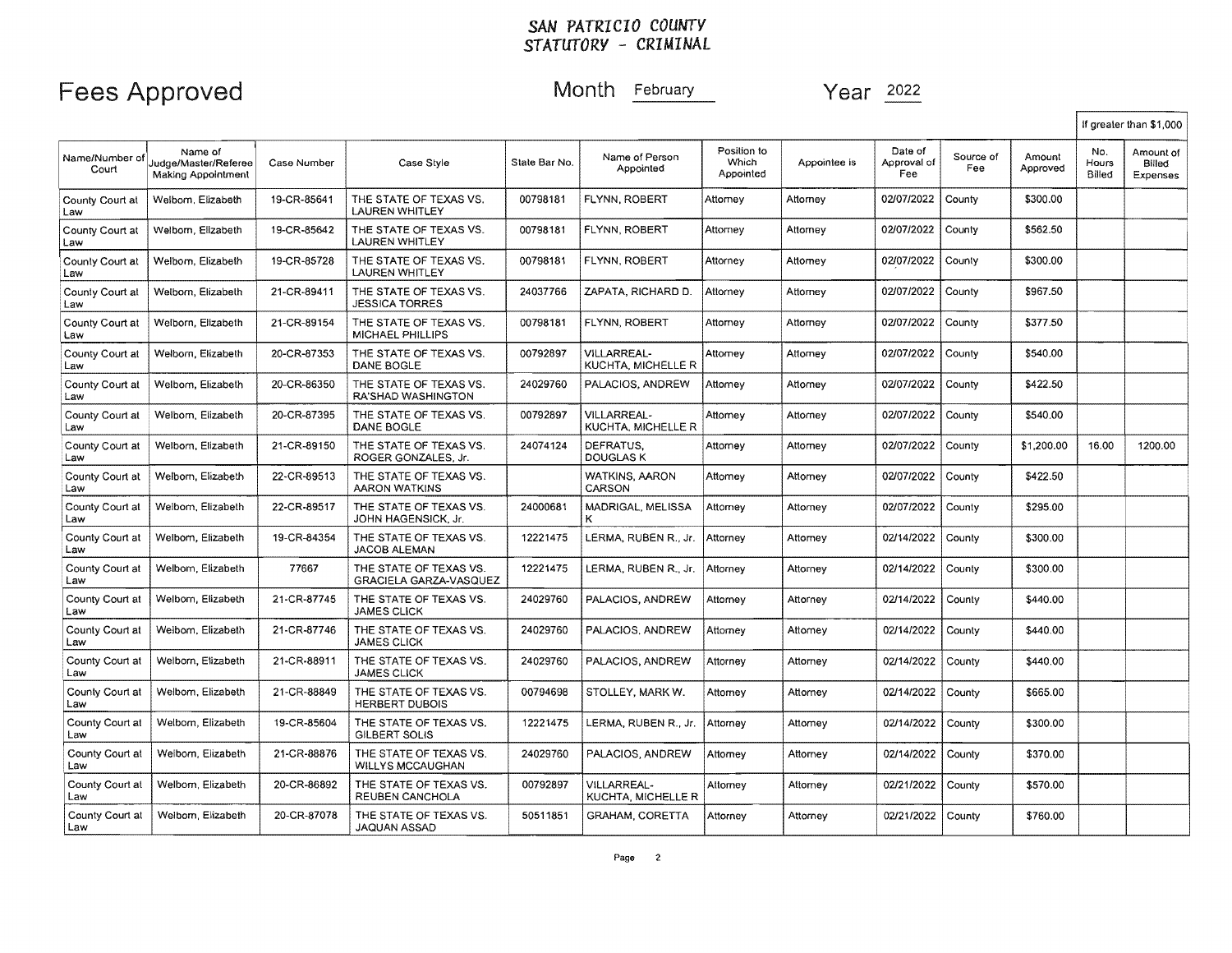# Fees Approved Month February Month Person Month Person Month Person Near 2022

|                         |                                                              |             |                                                   |               |                                                 |                                          |              |                               |                  |                    |                        | If greater than \$1,000         |
|-------------------------|--------------------------------------------------------------|-------------|---------------------------------------------------|---------------|-------------------------------------------------|------------------------------------------|--------------|-------------------------------|------------------|--------------------|------------------------|---------------------------------|
| Name/Number of<br>Court | Name of<br>Judge/Master/Referee<br><b>Making Appointment</b> | Case Number | Case Style                                        | State Bar No. | Name of Person<br>Appointed                     | Position to<br><b>Which</b><br>Appointed | Appointee is | Date of<br>Approval of<br>Fee | Source of<br>Fee | Amount<br>Approved | No.<br>Hours<br>Billed | Amount of<br>Billed<br>Expenses |
| County Court at<br>Law  | Welborn, Elizabeth                                           | 20-CR-87238 | THE STATE OF TEXAS VS.<br>ARTURO MARTINEZ         | 00794698      | STOLLEY, MARK W.                                | Attorney                                 | Attorney     | 02/21/2022                    | County           | \$700.00           |                        |                                 |
| County Court at<br>Law  | Welborn, Elizabeth                                           | 20-CR-86853 | THE STATE OF TEXAS VS.<br><b>WINDY MEDDERS</b>    | 00798181      | FLYNN, ROBERT                                   | Attorney                                 | Attorney     | 02/21/2022                    | County           | \$737.50           |                        |                                 |
| County Court at<br>Law  | Welborn, Elizabeth                                           | 21-CR-87684 | THE STATE OF TEXAS VS.<br><b>JOE SUNIGA</b>       | 00792897      | <b>VILLARREAL-</b><br>KUCHTA, MICHELLE R        | Attorney                                 | Attorney     | 02/21/2022                    | County           | \$987.50           |                        |                                 |
| County Court at<br>Law  | Welborn, Elizabeth                                           | 21-CR-87685 | THE STATE OF TEXAS VS.<br><b>JOE SUNIGA</b>       | 00792897      | <b>VILLARREAL-</b><br><b>KUCHTA, MICHELLE R</b> | Attorney                                 | Attornev     | 02/21/2022                    | County           | \$987.50           |                        |                                 |
| County Court at<br>Law  | Welborn, Elizabeth                                           | 20-CR-86995 | THE STATE OF TEXAS VS.<br><b>TYLER ANDERSON</b>   | 00798181      | FLYNN, ROBERT                                   | Attorney                                 | Atlorney     | 02/21/2022                    | County           | \$980.00           |                        |                                 |
| County Court at<br>Law  | Welborn, Elizabeth                                           | 20-CR-87509 | THE STATE OF TEXAS VS.<br>AUSTIN MONTGOMERY       | 00792897      | VILLARREAL-<br>KUCHTA, MICHELLE R               | Attorney                                 | Attorney >   | 02/21/2022                    | County           | \$577.50           |                        |                                 |
| County Court at<br>Law  | Welborn, Elizabeth                                           | 21-CR-89103 | THE STATE OF TEXAS VS.<br><b>WHITNEY LOMBARDO</b> | 12221475      | LERMA, RUBEN R., Jr.                            | Attorney                                 | Attorney     | 02/21/2022                    | County           | \$300.00           |                        |                                 |
| County Court at<br>Law  | Welborn, Elizabeth                                           | 21-CR-89311 | THE STATE OF TEXAS VS.<br>MICHAEL ARMONT          | 24074124      | DEFRATUS.<br><b>DOUGLAS K</b>                   | Attorney                                 | Attorney     | 02/21/2022                    | County           | \$440.00           |                        |                                 |
| County Court at<br>Law  | Welborn, Elizabeth                                           | 20-CR-87156 | THE STATE OF TEXAS VS.<br>MICHAEL MADDOX          | 00794698      | STOLLEY, MARK W.                                | Attorney                                 | Attorney     | 02/21/2022                    | County           | \$70.00            |                        |                                 |
| County Court at<br>Law  | Welborn, Elizabeth                                           | 20-CR-87321 | THE STATE OF TEXAS VS.<br>MICHAEL MADDOX          | 00794698      | STOLLEY, MARK W.                                | Attorney                                 | Attornev     | 02/21/2022                    | County           | \$290.00           |                        |                                 |
| County Court at<br>Law  | Welborn, Elizabeth                                           | 20-CR-86380 | THE STATE OF TEXAS VS.<br>ROBERTO MARTINEZ, Jr.   | 12221475      | LERMA, RUBEN R., Jr.                            | Attorney                                 | Attorney     | 02/21/2022                    | County           | \$300.00           |                        |                                 |
| County Court at<br>Law  | Welborn, Elizabeth                                           | 20-CR-86381 | THE STATE OF TEXAS VS.<br>ROBERTO MARTINEZ, Jr.   | 12221475      | LERMA, RUBEN R., Jr.                            | Attorney                                 | Attorney     | 02/21/2022                    | County           | \$300.00           |                        |                                 |
| County Court at<br>Law  | Welborn, Elizabeth                                           | 21-CR-87841 | THE STATE OF TEXAS VS.<br>ROBERTO MARTINEZ, Jr.   | 12221475      | LERMA, RUBEN R., Jr.                            | Attorney                                 | Attorney     | 02/21/2022                    | County           | \$300.00           |                        |                                 |
| County Court at<br>Law  | Welborn, Elizabeth                                           | 21-CR-87842 | THE STATE OF TEXAS VS.<br>ROBERTO MARTINEZ, Jr.   | 12221475      | LERMA, RUBEN R., Jr.                            | Attorney                                 | Attorney     | 02/21/2022                    | County           | \$300.00           |                        |                                 |
| County Court at<br>Law  | Welborn, Elizabeth                                           | 20-CR-86959 | THE STATE OF TEXAS VS.<br><b>TODD EDEN</b>        | 12221475      | LERMA, RUBEN R., Jr.                            | Attorney                                 | Attorney     | 02/21/2022                    | County           | \$300.00           |                        |                                 |
| County Court at<br>Law  | Welborn, Elizabeth                                           | 20-CR-87320 | THE STATE OF TEXAS VS.<br><b>DEVIN HEYWARD</b>    | 24074124      | DEFRATUS.<br><b>DOUGLAS K</b>                   | Attorney                                 | Atlomey      | 02/21/2022                    | County           | \$1,235.00         | 16.50                  | 1235.00                         |
| County Court at<br>Law  | Villarreal, Nere                                             | 21-CR-88521 | THE STATE OF TEXAS VS.<br><b>JONNIE GREENWALD</b> | 24074124      | DEFRATUS.<br>DOUGLAS K                          | Attorney                                 | Attorney     | 02/21/2022                    | County           | \$735.00           |                        |                                 |
| County Court at<br>Law  | Welborn, Elizabeth                                           | 21-CR-89308 | THE STATE OF TEXAS VS.<br><b>HERMAN GREY</b>      | 24074124      | DEFRATUS.<br>DOUGLAS K                          | Attorney                                 | Attorney     | 02/21/2022                    | County           | \$510.00           |                        |                                 |
| County Court at<br>Law  | Welborn, Elizabeth                                           | 22-CR-89516 | THE STATE OF TEXAS VS.<br>RENE MONSEVAIS, Jr.     | 00798181      | FLYNN, ROBERT                                   | Attorney                                 | Attorney     | 02/21/2022                    | County           | \$492.50           |                        |                                 |
| County Court at<br>Law  | Welborn, Elizabeth                                           | 20-CR-87308 | THE STATE OF TEXAS VS.<br>AARON WOODS             | 12221475      | LERMA, RUBEN                                    | Attorney                                 | Attorney     | 02/28/2022                    | County           | \$300.00           |                        |                                 |
| County Court at<br>Law  | Welborn, Elizabeth                                           | 21-CR-88078 | THE STATE OF TEXAS VS.<br><b>JULIAN OROSCO</b>    | 24000681      | MADRIGAL, MELISSA<br>Κ                          | Attorney                                 | Attorney     | 02/28/2022                    | County           | \$802.50           |                        |                                 |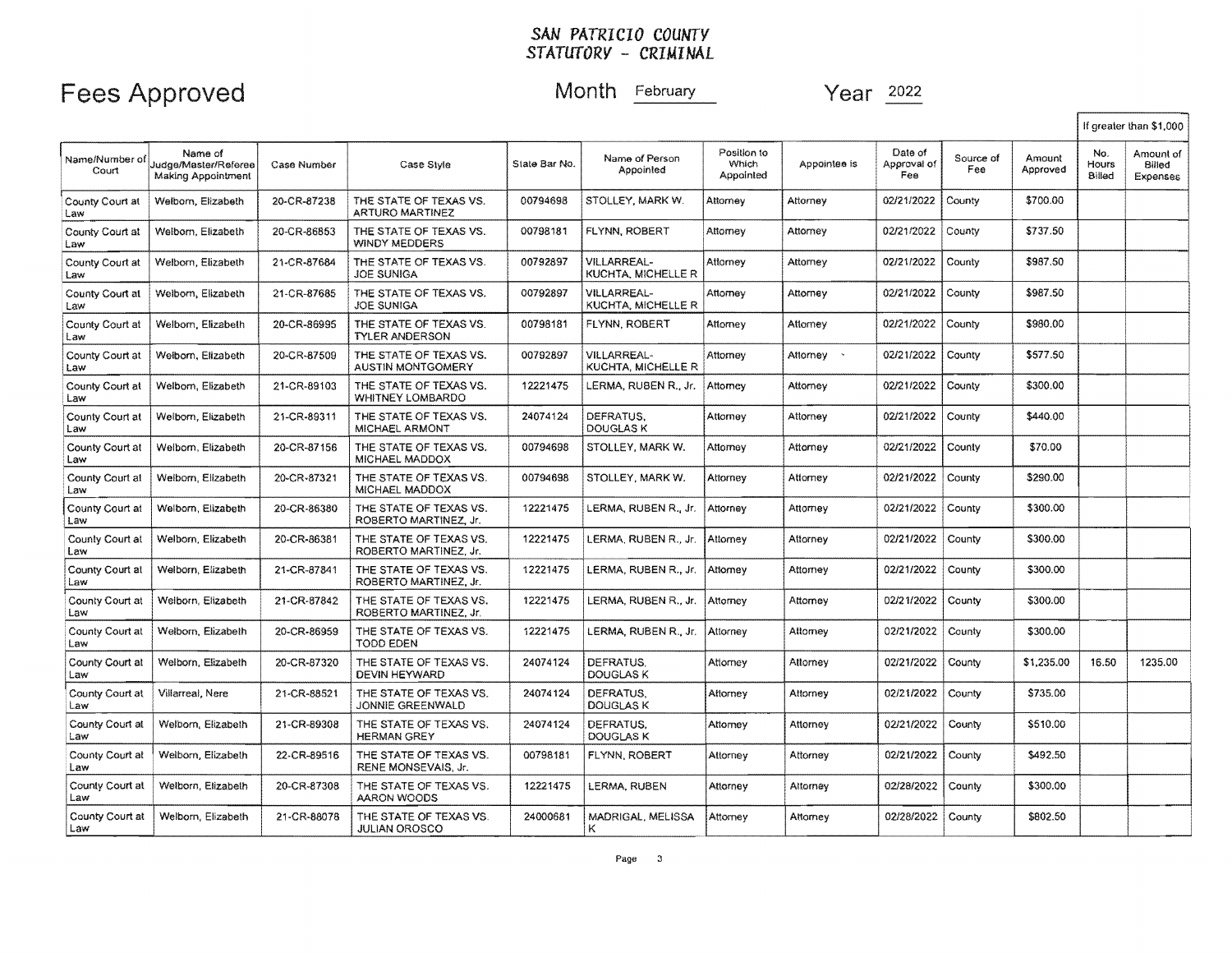|                         |                                                              |             |                                                 |               |                                          |                                   |              |                               |                  |                    |                        | If greater than \$1,000         |
|-------------------------|--------------------------------------------------------------|-------------|-------------------------------------------------|---------------|------------------------------------------|-----------------------------------|--------------|-------------------------------|------------------|--------------------|------------------------|---------------------------------|
| Name/Number of<br>Court | Name of<br>Judge/Master/Referee<br><b>Making Appointment</b> | Case Number | Case Style                                      | State Bar No. | Name of Person<br>Appointed              | Position to<br>Which<br>Appointed | Appointee is | Date of<br>Approval of<br>Fee | Source of<br>Fee | Amount<br>Approved | No.<br>Hours<br>Billed | Amount of<br>Billed<br>Expenses |
| County Court at<br>Law  | Welborn, Elizabeth                                           | 21-CR-88195 | THE STATE OF TEXAS VS.<br>EFREN ZAMORA, Jr.     | 24000681      | MADRIGAL, MELISSA                        | Attorney                          | Attorney     | 02/28/2022                    | County           | \$495.00           |                        |                                 |
| County Court at<br>Law  | Welborn, Elizabeth                                           | 21-CR-88852 | THE STATE OF TEXAS VS.<br><b>KELSEY STOKES</b>  | 00792897      | VILLARREAL-<br>KUCHTA, MICHELLE R        | Attorney                          | Attorney     | 02/28/2022                    | County           | \$647.50           |                        |                                 |
| County Court at<br>Law  | Welborn, Elizabeth                                           | 21-CR-88705 | THE STATE OF TEXAS VS.<br>DANIEL ROSA-ARITA     | 24000681      | MADRIGAL, MELISSA                        | Attorney                          | Attorney     | 02/28/2022                    | County           | \$887,50           |                        |                                 |
| County Court at<br>Law  | Welborn, Elizabeth                                           | 21-CR-89285 | THE STATE OF TEXAS VS.<br>ARNULFO FONSECA, Jr.  | 24000681      | MADRIGAL, MELISSA                        | Attomey                           | Attomey      | 02/28/2022                    | County           | \$435.00           |                        |                                 |
| County Court at<br>Law  | Welborn, Elizabath                                           | 21-CR-89287 | THE STATE OF TEXAS VS.<br><b>JESSICA GARCIA</b> | 00792897      | VILLARRFAL-<br>KUCHTA, MICHELLE R        | Attorney                          | Attorney     | 02/28/2022                    | County           | \$687.50           |                        |                                 |
| County Court at<br>Law  | Welborn, Elizabeth                                           | 21-CR-89254 | THE STATE OF TEXAS VS.<br><b>JESUS GARCIA</b>   | 00792897      | VILLARREAL-<br><b>KUCHTA, MICHELLE R</b> | Attorney                          | Attorney     | 02/28/2022                    | County           | \$740.00           |                        |                                 |
| County Court at<br>Law  | Welborn, Elizabeth                                           | 21-CR-89126 | THE STATE OF TEXAS VS.<br><b>EDIE CARRILLO</b>  | 50511851      | <b>GRAHAM, CORETTA</b>                   | Attorney                          | Attorney     | 02/28/2022                    | County           | \$62.50            |                        |                                 |
| County Court at<br>Law  | Welbom, Elizabeth                                            | 21-CR-89360 | THE STATE OF TEXAS VS.<br><b>LAUREN HICKS</b>   | 00798181      | <b>FLYNN, ROBERT</b>                     | Attorney                          | Attomey      | 02/28/2022                    | County           | \$387.50           |                        |                                 |
| County Court at<br>Law  | Welborn, Elizabeth                                           | 21-CR-89278 | THE STATE OF TEXAS VS.<br>DAVID ARIAS           | 00792897      | VILLARREAL-<br>KUCHTA, MICHELLE R        | Attorney                          | Attomey      | 02/28/2022                    | County           | \$697.50           |                        |                                 |
| County Court at<br>Law  | Welborn, Elizabeth                                           | 22-CR-89477 | THE STATE OF TEXAS VS.<br><b>NICKY MARTINEZ</b> | 00798181      | FLYNN, ROBERT                            | Attorney                          | Attorney     | 02/28/2022                    | County           | \$157.50           |                        |                                 |
| County Court at<br>Law  | Welborn, Elizabeth                                           | 21-CR-87942 | THE STATE OF TEXAS VS.<br>SAMUEL VAZQUEZ        | 00792897      | <b>VILLARREAL-</b><br>KUCHTA, MICHELLE R | Attorney                          | Attorney     | 02/28/2022                    | County           | \$280.00           |                        |                                 |
| County Court at<br>Law  | Welborn, Elizabeth                                           | 21-CR-87943 | THE STATE OF TEXAS VS.<br>SAMUEL VAZQUEZ        | 00792897      | VILLARREAL-<br>KUCHTA, MICHELLE R        | Attorney                          | Attorney     | 02/28/2022                    | County           | \$280.00           |                        |                                 |
| County Court at<br>Law  | Welborn, Elizabeth                                           | 21-CR-88192 | THE STATE OF TEXAS VS.<br><b>TWYLA VANDEN</b>   | 12221475      | LERMA, RUBEN R., Jr.                     | Attorney                          | Attorney     | 02/28/2022                    | County           | \$300.00           |                        |                                 |
| County Court at<br>Law  | Welborn, Elizabeth                                           | 21-CR-89302 | THE STATE OF TEXAS VS.<br>PAUL YOUNG, Jr.       | 00798181      | FLYNN, ROBERT                            | <b>Attorney</b>                   | Attorney     | 02/28/2022                    | County           | \$550.00           |                        |                                 |
| County Court at<br>Law  | Welborn, Elizabeth                                           | 22-CR-89480 | THE STATE OF TEXAS VS.<br><b>DESTINY HARMER</b> | 00798181      | <b>FLYNN, ROBERT</b>                     | Attorney                          | Attorney     | 02/28/2022                    | County           | \$555.00           |                        |                                 |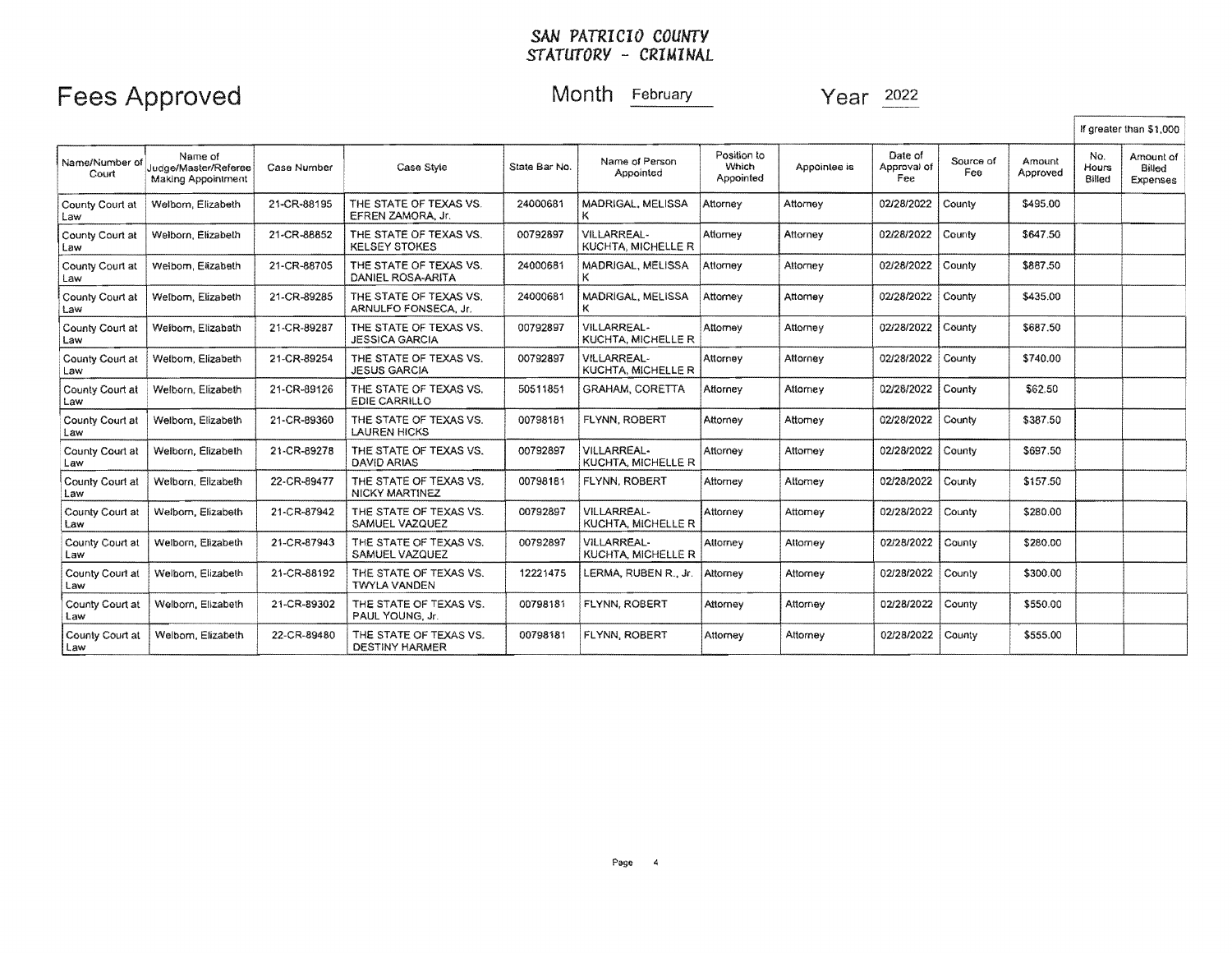### *SAN* FA*TRI CIO* couwrv *STATUTORV* - *CRIMINAL*

# Appointments Approved Month February Year 2022

| Name/Number of<br>Court | Name of<br>Judge/Master/Referee<br>Making Appointment | Case Number | Case Style                                                                          | State Bar No.                                                | Name of Person<br>Appointed                 | Position to Which<br>Appointed | Appointee is | Date of<br>Appointment |
|-------------------------|-------------------------------------------------------|-------------|-------------------------------------------------------------------------------------|--------------------------------------------------------------|---------------------------------------------|--------------------------------|--------------|------------------------|
| County Court at<br>Law  | Welborn, Elizabeth                                    | 21-CR-87746 | THE STATE OF TEXAS VS. JAMES<br><b>CLICK</b>                                        | 20344300                                                     | TURPEN, STANLEY                             | Attorney                       | Attorney     | 02/01/2022             |
| County Court at<br>Law  | Welborn, Elizabeth                                    | 21-CR-88911 | THE STATE OF TEXAS VS. JAMES<br><b>CLICK</b>                                        | 20344300                                                     | TURPEN. STANLEY                             | Attorney                       | Attorney     | 02/01/2022             |
| County Court at<br>Law  | Welborn, Elizabeth                                    | 22-CR-89477 | THE STATE OF TEXAS VS. NICKY<br>MARTINEZ                                            | 00798181                                                     | FLYNN, ROBERT<br>Attorney                   |                                | Attorney     | 02/01/2022             |
| County Court at<br>Law  | Welborn, Elizabeth                                    | 21-CR-87942 | THE STATE OF TEXAS VS. SAMUEL<br>VAZQUEZ                                            | 00792897                                                     | VILLARREAL-<br><b>KUCHTA, MICHELLE</b><br>R | Attorney                       | Attorney     | 02/03/2022             |
| County Court at<br>Law  | Welborn, Elizabeth                                    | 21-CR-87943 | THE STATE OF TEXAS VS. SAMUEL<br><b>VAZQUEZ</b>                                     | 00792897<br>VILLARREAL-<br>Attorney<br>KUCHTA, MICHELLE<br>R |                                             | Attorney                       | 02/03/2022   |                        |
| County Court at<br>Law  | Welborn, Elizabeth                                    | 22-CR-89561 | MADRIGAL,<br>24000681<br>THE STATE OF TEXAS VS. VANESSA<br>MELISSA K<br><b>VELA</b> |                                                              | Attorney                                    | Attorney                       | 02/03/2022   |                        |
| County Court at<br>Law  | Welborn, Elizabeth                                    | 22-CR-89562 | THE STATE OF TEXAS VS.<br><b>FRANCISCO TORRES, III</b>                              | 24037766                                                     | ZAPATA, RICHARD<br>D.                       | Attorney                       | Attorney     | 02/03/2022             |
| County Court at<br>Law  | Welborn, Elizabeth                                    | 20-CR-86574 | THE STATE OF TEXAS VS. HIPOLITO<br>CORTEZ, Jr.                                      | 00789274                                                     | EASTWOOD.<br>SANDRA                         | Attorney                       | Attorney     | 02/03/2022             |
| County Court at<br>Law  | Welborn, Elizabeth                                    | 20-CR-86575 | THE STATE OF TEXAS VS. HIPOLITO<br>CORTEZ, Jr.                                      | 00789274                                                     | EASTWOOD,<br><b>SANDRA</b>                  | Attorney                       | Attorney     | 02/03/2022             |
| County Court at<br>Law  | Welborn, Elizabeth                                    | 20-CR-86576 | THE STATE OF TEXAS VS. HIPOLITO<br>CORTEZ, Jr.                                      | 00789274                                                     | EASTWOOD.<br><b>SANDRA</b>                  | Attorney                       | Attorney     | 02/03/2022             |
| County Court at<br>Law  | Welborn, Elizabeth                                    | 21-CR-89449 | THE STATE OF TEXAS VS. THOMAS<br><b>OCHOA</b>                                       | 24100850                                                     | LEON, ROB                                   | Attomey                        | Attorney     | 02/07/2022             |
| County Court at<br>Law  | Welborn, Elizabeth                                    | 21-CR-89289 | THE STATE OF TEXAS VS. JAIME<br><b>ROMERO</b>                                       | 00789274                                                     | EASTWOOD.<br><b>SANDRA</b>                  | Attornev                       | Attorney     | 02/07/2022             |
| County Court at<br>Law  | Welborn, Elizabeth                                    | 21-CR-88889 | THE STATE OF TEXAS VS. DANIEL<br><b>VERA</b>                                        | 12221475                                                     | LERMA. RUBEN R<br>Jr.                       | Attorney                       | Attorney     | 02/07/2022             |
| County Court at<br>Law  | Welborn, Elizabeth                                    | 21-CR-89457 | THE STATE OF TEXAS VS. BRIAN<br><b>HARRIS</b>                                       | 24029760                                                     | PALACIOS,<br><b>ANDREW</b>                  | Attorney                       | Attorney     | 02/07/2022             |
| County Court at<br>Law  | Welborn, Elizabeth                                    | 22-CR-89547 | THE STATE OF TEXAS VS. OSCAR<br><b>TORRES</b>                                       | 20344300                                                     | TURPEN, STANLEY                             | Attorney                       | Attornev     | 02/07/2022             |
| County Court at<br>Law  | Welborn, Elizabeth                                    | 21-CR-89430 | THE STATE OF TEXAS VS. BRAYDEN<br><b>WIEMKEN</b>                                    | 50511851                                                     | <b>GRAHAM, CORETTA</b>                      | Attorney                       | Attorney     | 02/07/2022             |
| County Court at<br>Law  | Welborn, Elizabeth                                    | 22-CR-89502 | THE STATE OF TEXAS VS.<br><b>CHRISTOPHER CLARKE</b>                                 | 00792897                                                     | <b>VILLARREAL-</b><br>KUCHTA, MICHELLE<br>R | Attorney                       | Attorney     | 02/07/2022             |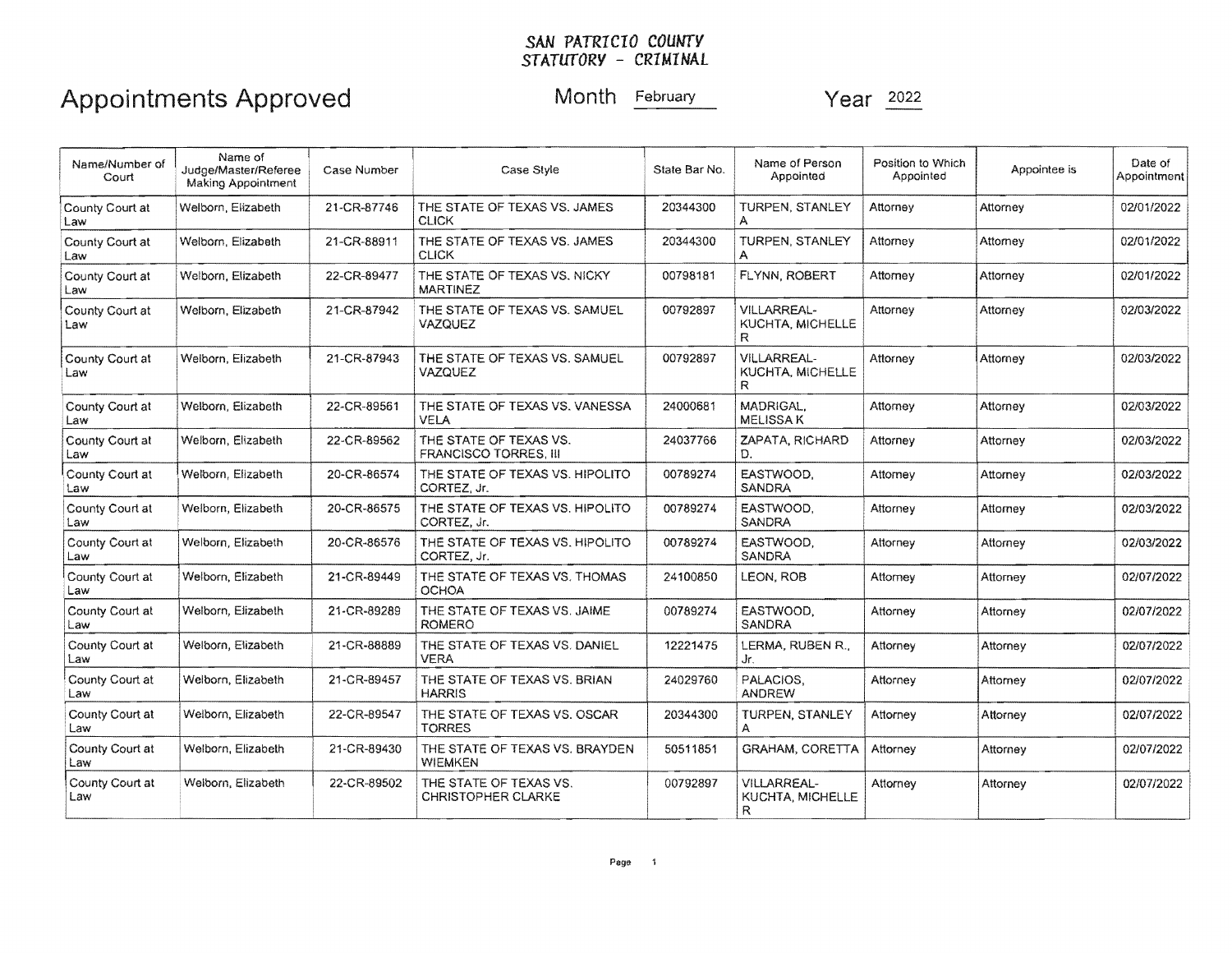# Appointments Approved Month February Month Year 2022

| Name/Number of<br>Court | Name of<br>Judge/Master/Referee<br><b>Making Appointment</b> | Case Style<br>State Bar No.<br>Case Number |                                                    | Name of Person<br>Appointed | Position to Which<br>Appointed | Appointee is | Date of<br>Appointment |            |
|-------------------------|--------------------------------------------------------------|--------------------------------------------|----------------------------------------------------|-----------------------------|--------------------------------|--------------|------------------------|------------|
| County Court at<br>Law  | Welborn, Elizabeth                                           | 21-CR-88528                                | THE STATE OF TEXAS VS. BRANDON<br><b>RILEY</b>     | 00798181                    | FLYNN, ROBERT                  | Attorney     | Attomey                | 02/07/2022 |
| County Court at<br>Law  | Welborn, Elizabeth                                           | 21-CR-89345                                | THE STATE OF TEXAS VS. CAROLINE<br>CARTER          | 00794698                    | STOLLEY, MARK W.               | Attorney     | Attorney               | 02/11/2022 |
| County Court at<br>Law  | Welborn, Elizabeth                                           | 22-CR-89474                                | THE STATE OF TEXAS VS. LINDSEY<br><b>MARTINEZ</b>  | 00798181                    | FLYNN, ROBERT                  | Attorney     | Attorney               | 02/14/2022 |
| County Court at<br>Law  | Welborn, Elizabeth                                           | 22-CR-89508                                | THE STATE OF TEXAS VS. RICARDO<br>PEREZ            | 24037766                    | ZAPATA, RICHARD<br>D.          | Attorney     |                        | 02/14/2022 |
| County Court at<br>Law  | Welborn, Elizabeth                                           | 22-CR-89550                                | THE STATE OF TEXAS VS. AMANDA<br><b>MOLINA</b>     | 24074124                    | DEFRATUS.<br><b>DOUGLASK</b>   | Attorney     | Attorney               | 02/14/2022 |
| County Court at<br>Law  | Welborn, Elizabeth                                           | 22-CR-89551                                | THE STATE OF TEXAS VS, WILLIAM<br><b>DECK</b>      | 24000681                    | MADRIGAL,<br>MELISSA K         | Attorney     | Attorney               | 02/14/2022 |
| County Court at<br>Law  | Welborn, Elizabeth                                           | 22-CR-89583                                | THE STATE OF TEXAS VS.<br><b>GUADALUPE RIOS</b>    | 00789274                    | EASTWOOD.<br>SANDRA            | Attorney     | Attorney               | 02/14/2022 |
| County Court at<br>Law  | Welborn, Elizabeth                                           | 22-CR-89460                                | THE STATE OF TEXAS VS. BRITTANY<br><b>HERRERA</b>  |                             | PALACIOS.<br><b>ANDREW</b>     | Attornev     | Attorney               | 02/14/2022 |
| County Court at<br>Law  | Welborn, Elizabeth                                           | 22-CR-89557                                | THE STATE OF TEXAS VS. KRISTIN<br><b>NIETO</b>     | 24074124                    | DEFRATUS.<br>DOUGLAS K         | Attorney     | Attorney               | 02/14/2022 |
| County Court at<br>Law  | Welborn, Elizabeth                                           | 21-CR-89350                                | THE STATE OF TEXAS VS. KEASHA<br><b>CISNEROS</b>   | 24068232                    | DOWNING, KELSEY                | Attorney     | Attomey                | 02/14/2022 |
| County Court at<br>Law  | Welborn, Elizabeth                                           | 22-CR-89507                                | THE STATE OF TEXAS VS, SHERI<br><b>GAINES</b>      | 24100850                    | LEON. ROB                      | Attorney     | Attorney               | 02/14/2022 |
| County Court at<br>Law  | Welborn, Elizabeth                                           | 22-CR-89586                                | THE STATE OF TEXAS VS. ADAN<br>CARLOS-GUZMAN       | 24029760                    | PALACIOS,<br>ANDREW            | Attorney     | Attomey                | 02/14/2022 |
| County Court at<br>Law  | Welborn, Elizabeth                                           | 22-CR-89582                                | THE STATE OF TEXAS VS. YVONNE<br>RESENDIZ-CASTILLA | 20344300                    | TURPEN, STANLEY                | Attorney     | Attorney               | 02/14/2022 |
| County Court at<br>Law  | Welborn, Elizabeth                                           | 20-CR-87348                                | THE STATE OF TEXAS VS. MARIAN<br><b>BLOOM</b>      | 20344300                    | TURPEN, STANLEY<br>А           | Attorney     | Attorney               | 02/15/2022 |
| County Court at<br>Law  | Welborn, Elizabeth                                           | 22-CR-89565                                | THE STATE OF TEXAS VS. PATRICIO<br><b>REYES</b>    | 24037766                    | ZAPATA, RICHARD<br>D.          | Attorney     | Attorney               | 02/15/2022 |
| County Court at<br>Law  | Welborn, Elizabeth                                           | 21-CR-89309                                | THE STATE OF TEXAS VS. ANDY<br><b>FREERKS</b>      | 00789274                    | EASTWOOD.<br>SANDRA            | Attorney     | Attorney               | 02/15/2022 |
| County Court at<br>Law  | Welborn, Elizabeth                                           | 21-CR-88892                                | THE STATE OF TEXAS VS. CAMILO<br>GONZALEZ, Jr.     | 50511851                    | <b>GRAHAM, CORETTA</b>         | Attorney     | Attorney               | 02/16/2022 |
| County Court at<br>Law  | Welborn, Elizabeth                                           | 21-CR-88083                                | THE STATE OF TEXAS VS. KERRI<br><b>MORRIS</b>      | 12221475                    | LERMA, RUBEN R.,<br>Jr.        | Attorney     | NA.                    | 02/16/2022 |
| County Court at<br>Law  | Welborn, Elizabeth                                           | 21-CR-89292                                | THE STATE OF TEXAS VS. KERRI<br><b>MORRIS</b>      | 12221475                    | LERMA, RUBEN R.,<br>Jr.        | Attorney     | Attorney               | 02/16/2022 |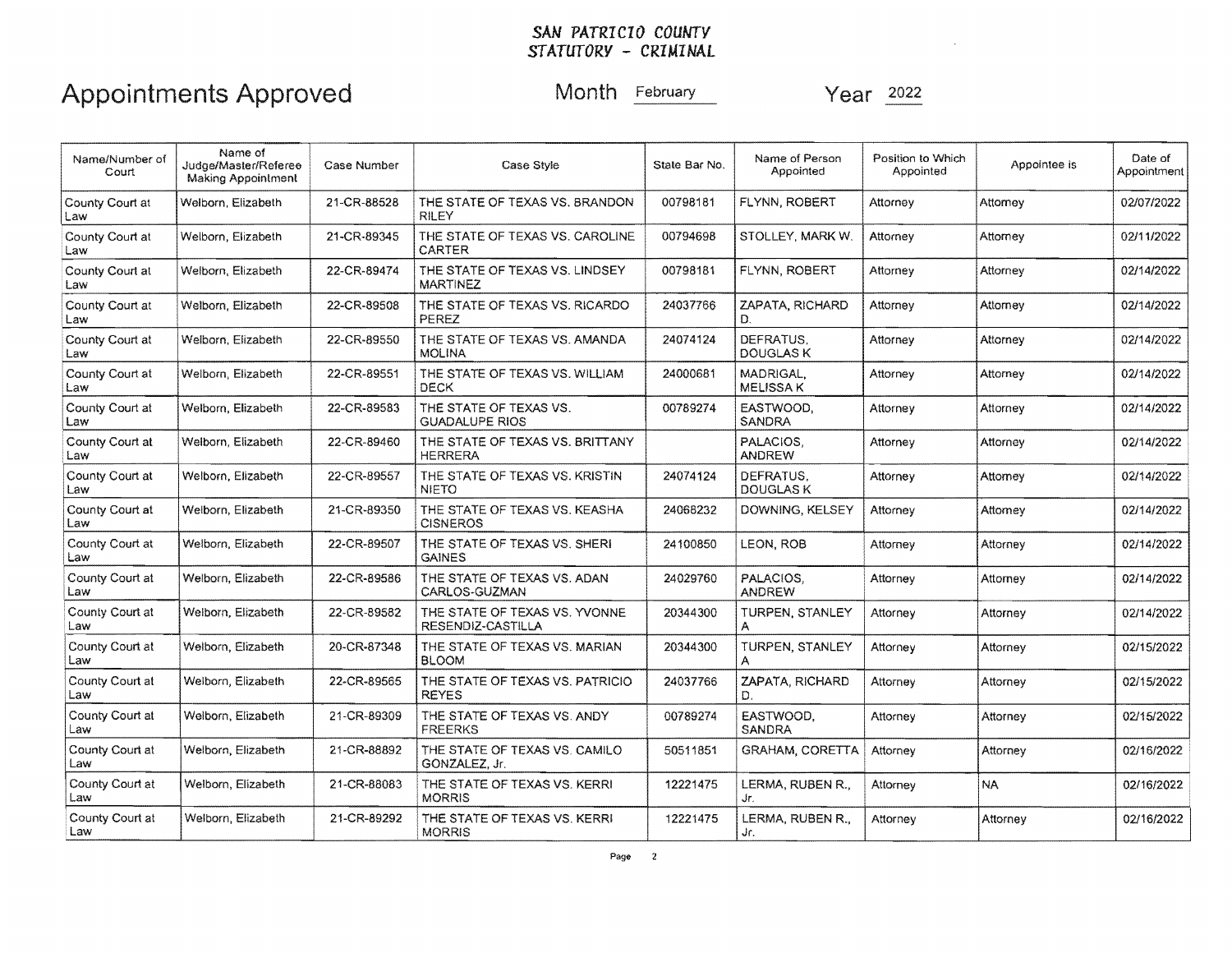# Appointments Approved Month February Year 2022

| Name/Number of<br>Court | Name of<br>Judge/Master/Referee<br>Making Appointment | Case Number | Case Style                                      | State Bar No. | Name of Person<br>Appointed | Position to Which<br>Appointed | Appointee is | Date of<br>Appointment |
|-------------------------|-------------------------------------------------------|-------------|-------------------------------------------------|---------------|-----------------------------|--------------------------------|--------------|------------------------|
| County Court at<br>Law  | Welborn, Elizabeth                                    | 21-CR-89293 | THE STATE OF TEXAS VS. KERRI<br><b>MORRIS</b>   | 12221475      | LERMA, RUBEN R.,            | Attorney                       | Attorney     | 02/16/2022             |
| County Court at<br>Law  | Welborn, Elizabeth                                    | 21-CR-89294 | THE STATE OF TEXAS VS. KERRI<br><b>MORRIS</b>   | 12221475      | LERMA. RUBEN R<br>Jr.       | Attorney                       | Attorney     | 02/16/2022             |
| County Court at<br>Law  | Welborn, Elizabeth                                    | 22-CR-89531 | THE STATE OF TEXAS VS. CHARLES<br><b>JONES</b>  | 24029760      | PALACIOS.<br><b>ANDREW</b>  | Attorney                       | Attorney     | 02/18/2022             |
| County Court at<br>Law  | Welborn, Elizabeth                                    | 22-CR-89532 | THE STATE OF TEXAS VS. CHARLES<br><b>JONES</b>  | 24029760      | PALACIOS.<br>ANDREW         | Attorney                       | Attorney     | 02/18/2022             |
| County Court at<br>Law  | Welborn, Elizabeth                                    | 21-CR-87898 | THE STATE OF TEXAS VS. ELIJAH<br><b>EARLS</b>   | 00794698      | STOLLEY, MARK W.            | Attorney                       | Attorney     | 02/21/2022             |
| County Court at<br>Law  | Welborn, Elizabeth                                    | 21-CR-87899 | THE STATE OF TEXAS VS. ELIJAH<br><b>EARLS</b>   | 00794698      | STOLLEY, MARK W.            | Attorney                       | Attorney     | 02/21/2022             |
| County Court at<br>Law  | Welborn, Elizabeth                                    | 20-CR-86009 | THE STATE OF TEXAS VS. CEDRICK<br><b>DELEON</b> | 12221475      | LERMA, RUBEN R.,<br>Jr.     | Attorney                       | Attorney     | 02/23/2022             |
| County Court at<br>Law  | Welborn, Elizabeth                                    | 22-CR-89471 | THE STATE OF TEXAS VS, CEDRICK<br><b>DELEON</b> | 12221475      | LERMA, RUBEN R.,<br>Jr.     | Attorney                       | Attorney     | 02/23/2022             |
| County Court at<br>Law  | Welborn, Elizabeth                                    | 21-CR-89084 | THE STATE OF TEXAS VS, NICOLAS<br>FALCON, Sr.   | 00798181      | FLYNN, ROBERT               | Attorney                       | Attorney     | 02/24/2022             |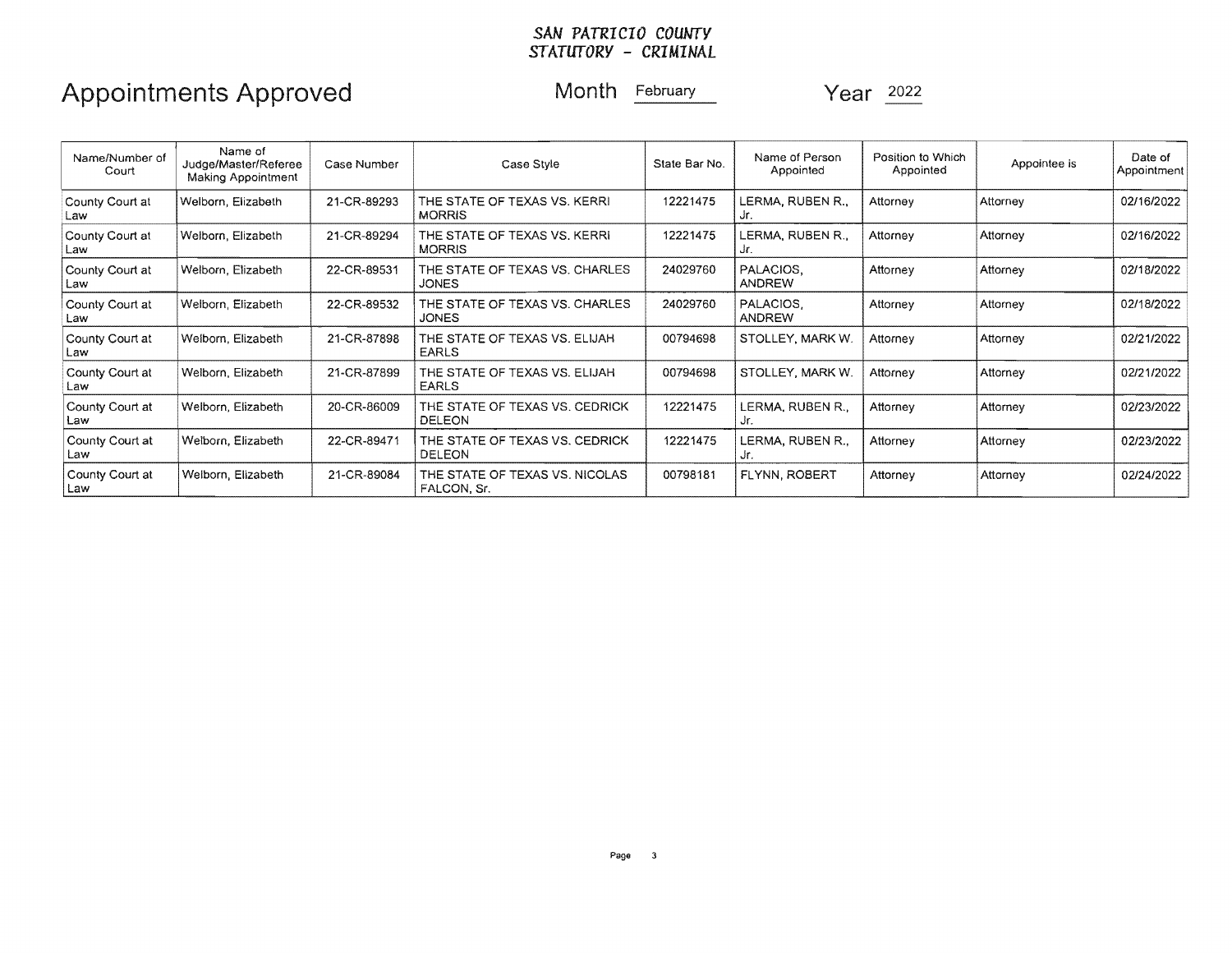|                         | Fees Approved                                         |             |            | Month<br>February |                             |                                   | Year<br>2022 |                               |                  |                    |                        |                                 |
|-------------------------|-------------------------------------------------------|-------------|------------|-------------------|-----------------------------|-----------------------------------|--------------|-------------------------------|------------------|--------------------|------------------------|---------------------------------|
|                         |                                                       |             |            |                   |                             |                                   |              |                               |                  |                    |                        | If greater than \$1,000         |
| Name/Number of<br>Court | Name of<br>Judge/Master/Referee<br>Making Appointment | Case Number | Case Style | State Bar No.     | Name of Person<br>Appointed | Position to<br>Which<br>Appointed | Appointee is | Date of<br>Approval of<br>Fee | Source of<br>Fee | Amount<br>Approved | No.<br>Hours<br>Billed | Amount of<br>Billed<br>Expenses |
|                         |                                                       |             |            |                   |                             |                                   |              |                               |                  |                    |                        |                                 |

 $\sim 10^7$